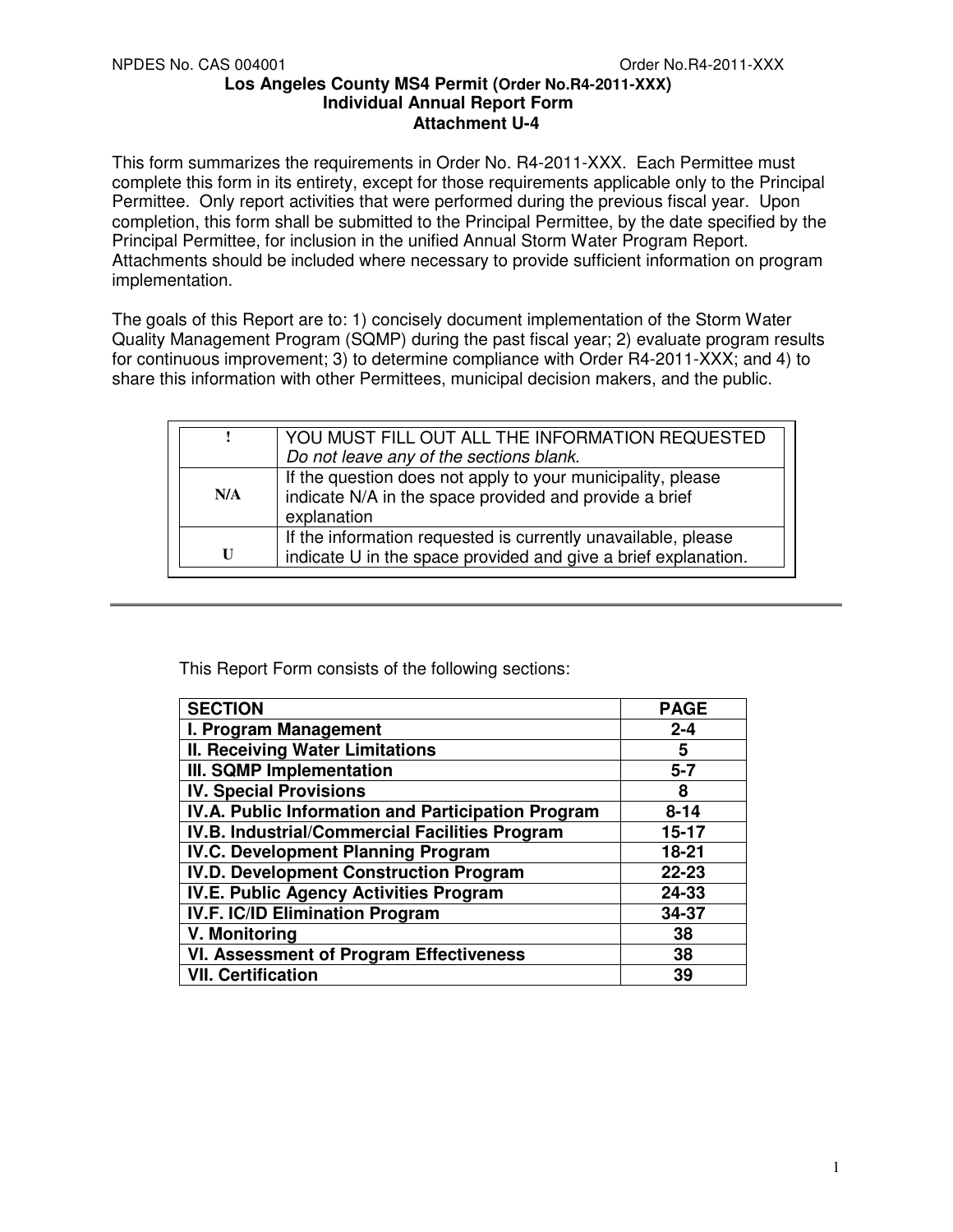# **Reporting Year 200\_\_- 200\_\_**

### **I. Program Management**

- A. Permittee Name:
- B. Permittee Program Supervisor: Title: Address: City: Zip Code: Phone: Fax:
- C. In the space below, briefly describe how the storm water program is coordinated within your agency's departments and divisions. Include a description of any problems with coordination between departments. To facilitate this, complete the Table 1.



**TABLE 1 - Program Management** 

| <b>Storm Water</b><br><b>Management Activity</b> | <b>Division/Department</b> | # of Individuals<br><b>Responsible for</b><br>Implementing |
|--------------------------------------------------|----------------------------|------------------------------------------------------------|
| 1. Outreach & Education                          |                            |                                                            |
| 2. Industrial/Commercial Inspections             |                            |                                                            |
| 3. Construction Permits/Inspections              |                            |                                                            |
| 4. IC/ID Inspections                             |                            |                                                            |
| 5. Street sweeping                               |                            |                                                            |
| 6. Catch Basin Cleaning                          |                            |                                                            |
| 7. Spill Response                                |                            |                                                            |
| 8. Development Planning                          |                            |                                                            |
| (project/SUSMP review and                        |                            |                                                            |
| approval)                                        |                            |                                                            |
| 9. Trash Collection                              |                            |                                                            |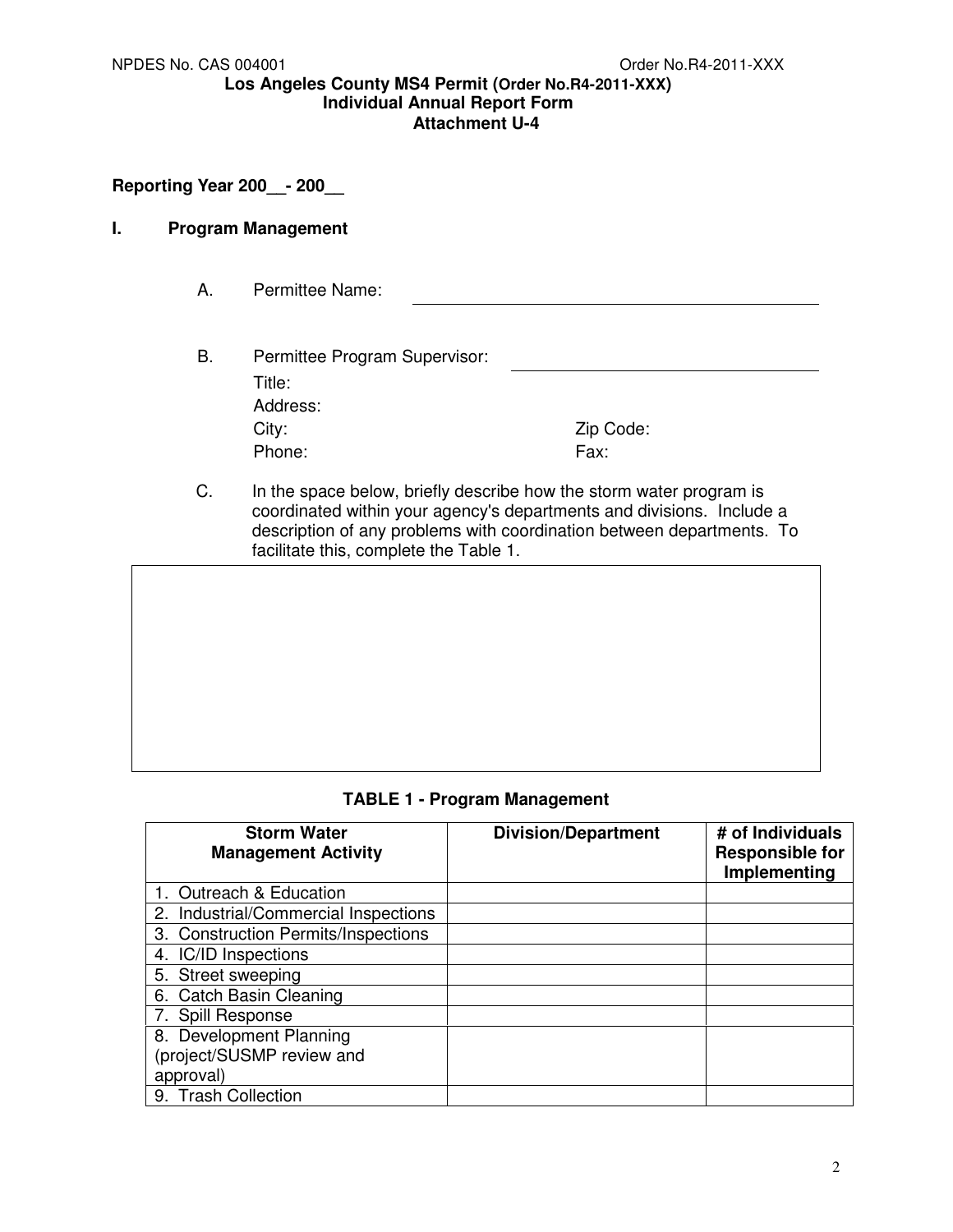# D. Staff and Training

Attach a summary of staff training over the last fiscal year. This shall include the staff name, department, type of training, and date of training.

E. Budget Summary

| 1. | Does your municipality have a storm water utility?<br>Yes    <br>No L<br>If no, describe the funding source(s) used to implement the requirements of<br>Order No. R4-2011-XXX.                                                                      |
|----|-----------------------------------------------------------------------------------------------------------------------------------------------------------------------------------------------------------------------------------------------------|
|    |                                                                                                                                                                                                                                                     |
|    |                                                                                                                                                                                                                                                     |
|    |                                                                                                                                                                                                                                                     |
|    |                                                                                                                                                                                                                                                     |
| 2. | Are the existing financial resources sufficient to<br>No l<br>Yes I<br>accomplish all required activities?                                                                                                                                          |
| 3. | Complete Table 2 to the extent that accurate information is available<br>(indicate U in the spaces where the information is unavailable), and report<br>any supplemental dedicated budgets for the same categories on the lines<br>below the table. |
| 4. | List any additional state/federally funded projects related to storm water.                                                                                                                                                                         |
|    |                                                                                                                                                                                                                                                     |
|    |                                                                                                                                                                                                                                                     |
|    |                                                                                                                                                                                                                                                     |
|    |                                                                                                                                                                                                                                                     |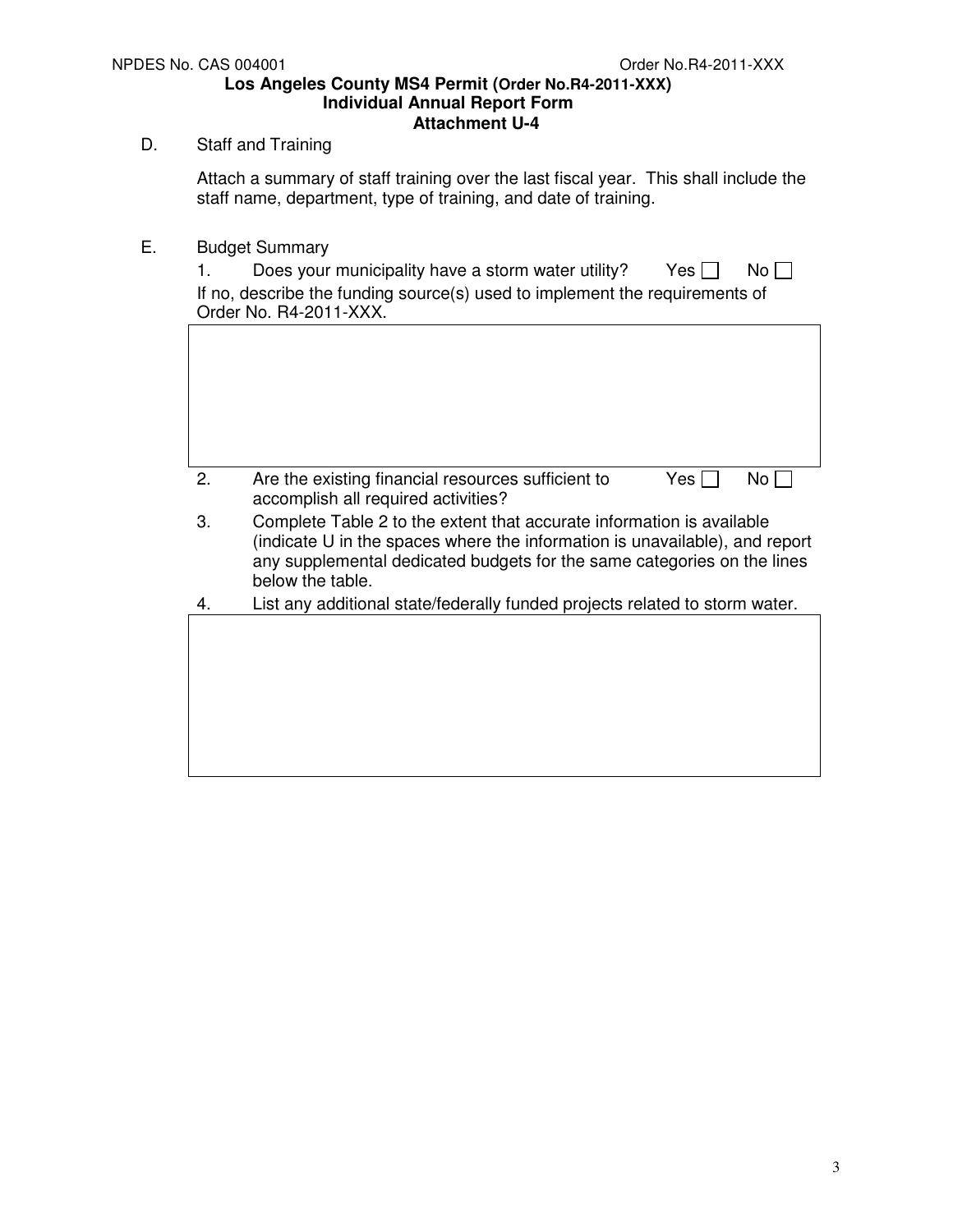### **TABLE 2**

| <b>Program Element</b>                     | <b>Expenditures in</b><br><b>Previous Fiscal Year</b> | <b>Estimated Amount</b><br><b>Needed to implement</b><br>Order R4-2011-XXX |
|--------------------------------------------|-------------------------------------------------------|----------------------------------------------------------------------------|
| 1.<br>Program management                   |                                                       |                                                                            |
| a. Administrative costs                    |                                                       |                                                                            |
| b. Capital costs                           |                                                       |                                                                            |
| Public Information and Participation<br>2. |                                                       |                                                                            |
| a. Public Outreach/Education               |                                                       |                                                                            |
| b. Employee Training                       |                                                       |                                                                            |
| c. Corporate Outreach                      |                                                       |                                                                            |
| d. Business Assistance                     |                                                       |                                                                            |
| 3. Industrial/Commercial inspection/       |                                                       |                                                                            |
| site visit activities                      |                                                       |                                                                            |
| 4. Development Planning                    |                                                       |                                                                            |
| <b>Development Construction</b><br>5.      |                                                       |                                                                            |
| a. Construction inspections                |                                                       |                                                                            |
| <b>Public Agency Activities</b><br>6.      |                                                       |                                                                            |
| Maintenance of structural and<br>a.        |                                                       |                                                                            |
| treatment control BMPs                     |                                                       |                                                                            |
| b. Municipal street sweeping               |                                                       |                                                                            |
| c. Catch basin cleaning                    |                                                       |                                                                            |
| d. Trash collection/recycling              |                                                       |                                                                            |
| Capital costs<br>е.                        |                                                       |                                                                            |
| Other<br>f.                                |                                                       |                                                                            |
| 7. IC/ID Program                           |                                                       |                                                                            |
| <b>Operations and Maintenance</b><br>a.    |                                                       |                                                                            |
| <b>Capitol Costs</b><br>b.                 |                                                       |                                                                            |
| 8. Monitoring                              |                                                       |                                                                            |
| 9. Other                                   |                                                       |                                                                            |
| 10. TOTAL                                  |                                                       |                                                                            |

List any supplemental dedicated budgets for the above categories:

List any activities that have been contracted out to consultants/other agencies: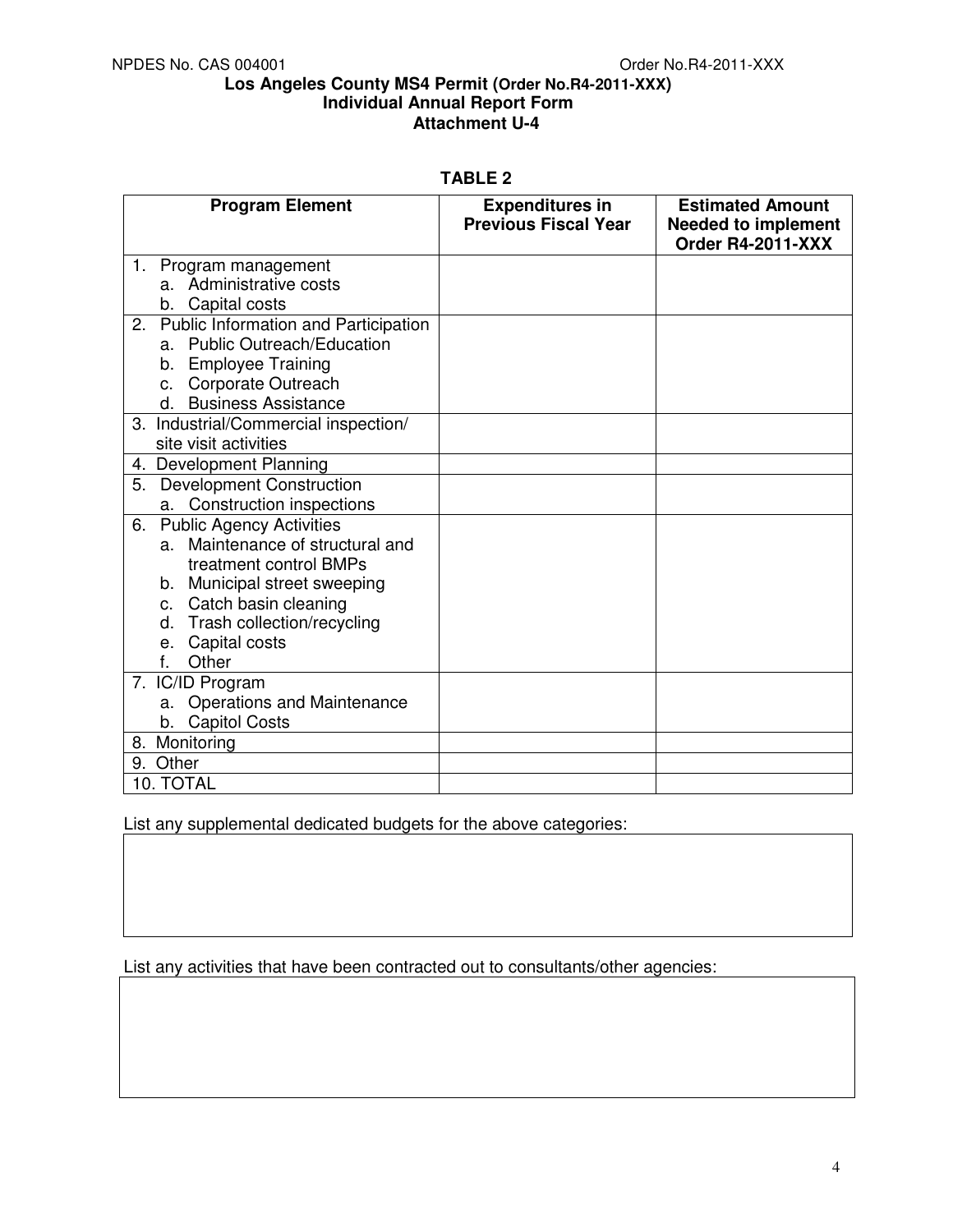# **II. Receiving Water Limitations (Part 2)**

|    | A.        | Yes                                                                                                                                             | No <sub>1</sub>                                                                                                                                                                                                                                                                                                           |            |                 |
|----|-----------|-------------------------------------------------------------------------------------------------------------------------------------------------|---------------------------------------------------------------------------------------------------------------------------------------------------------------------------------------------------------------------------------------------------------------------------------------------------------------------------|------------|-----------------|
|    | <b>B.</b> | Yes I                                                                                                                                           | No <sub>1</sub>                                                                                                                                                                                                                                                                                                           |            |                 |
|    | C.        | If you answered Yes to either of the above questions, you must attach a<br>Receiving Water Limitations (RWL) Compliance Report. The Report must |                                                                                                                                                                                                                                                                                                                           |            |                 |
|    |           | 1.                                                                                                                                              | A description of the pollutants that are in exceedance and an<br>analysis of possible sources;                                                                                                                                                                                                                            |            |                 |
|    |           | 2.                                                                                                                                              | A plan to comply with the RWL (Permit, Part 2);                                                                                                                                                                                                                                                                           |            |                 |
|    |           | 3.                                                                                                                                              | Changes to the SQMP to eliminate water quality exceedances;                                                                                                                                                                                                                                                               |            |                 |
|    |           | 4.                                                                                                                                              | Enhanced monitoring to demonstrate compliance; and                                                                                                                                                                                                                                                                        |            |                 |
|    |           | 5.                                                                                                                                              | Results of implementation.                                                                                                                                                                                                                                                                                                |            |                 |
| Ш. |           |                                                                                                                                                 | <b>SQMP Implementation (Part 3)</b>                                                                                                                                                                                                                                                                                       |            |                 |
|    | А.        | practicable?                                                                                                                                    | Has your agency implemented the SQMP and any<br>additional controls necessary to reduce the discharges<br>of pollutants in storm water to the maximum extent                                                                                                                                                              | Yes I      | No <sub>1</sub> |
|    | <b>B.</b> |                                                                                                                                                 | If your agency has implemented additional or different<br>controls than described in the countywide SQMP, has<br>your agency developed a local SQMP that reflects the<br>conditions in its jurisdiction and specifies activities<br>being implemented under the appropriate elements<br>described in the countywide SQMP? | Yes $\Box$ | $No \ \Box$     |
|    | C.        |                                                                                                                                                 | Describe the status of developing a local SQMP in the box below.                                                                                                                                                                                                                                                          |            |                 |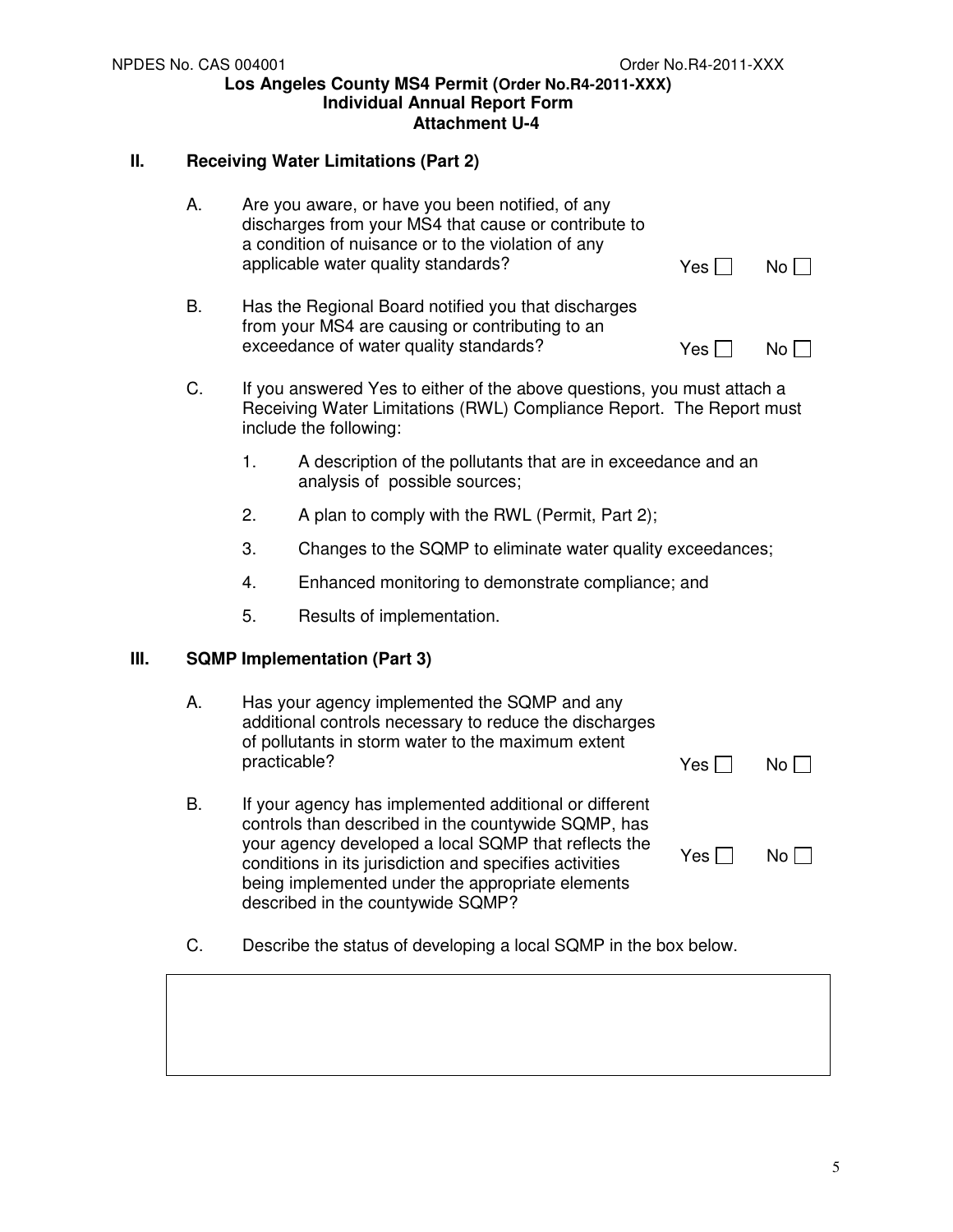D. If applicable, describe an additional BMP, in addition to those in the countywide SQMP, that your city has implemented to reduce pollutants in storm water to the maximum extent practicable.

- E. Watershed Management Committees (WMCs)
	- 1. Which WMC are you in?
	- 2. Who is your designated representative to the WMC?
	- 3. How many WMC meetings did you participate in last year?
	- 4. Describe specific improvements to your storm water management program as a result of WMC meetings.

- 5. Attach any comments or suggestions regarding your WMC.
- F. Storm Water Ordinance
	- 1. Have you adopted a storm water and urban runoff ordinance to enforce all requirements of Order R4-2011-XXX?  $Yes \Box \qquad No \Box$  If not, describe the status of adopting such an ordinance. 2. If yes, have you already submitted a copy of
		- the ordinance to the Regional Board?  $Yes \Box \qquad No \Box$ If not, please attach a copy to this Report.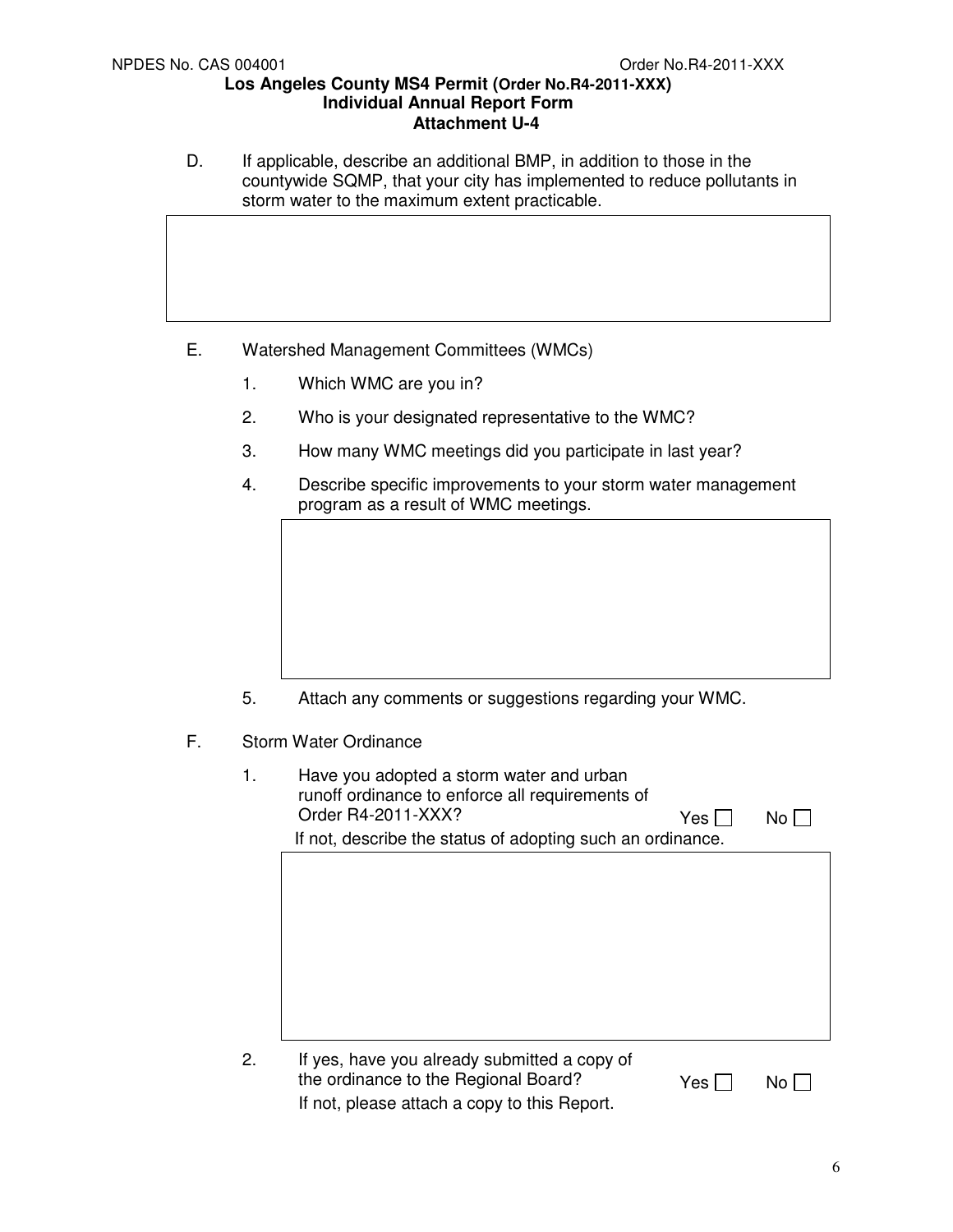- 3. Were any amendments made to your storm water ordinance during the last fiscal year?  $Yes \Box \qquad No \Box$ If yes, attach a copy of amendments to this Report.
- G. Discharge Prohibitions
	- 1. List any non-storm water discharges you feel should be further regulated:
	- 2. List any non-storm water discharges you feel should be exempt, and provide an explanation for each: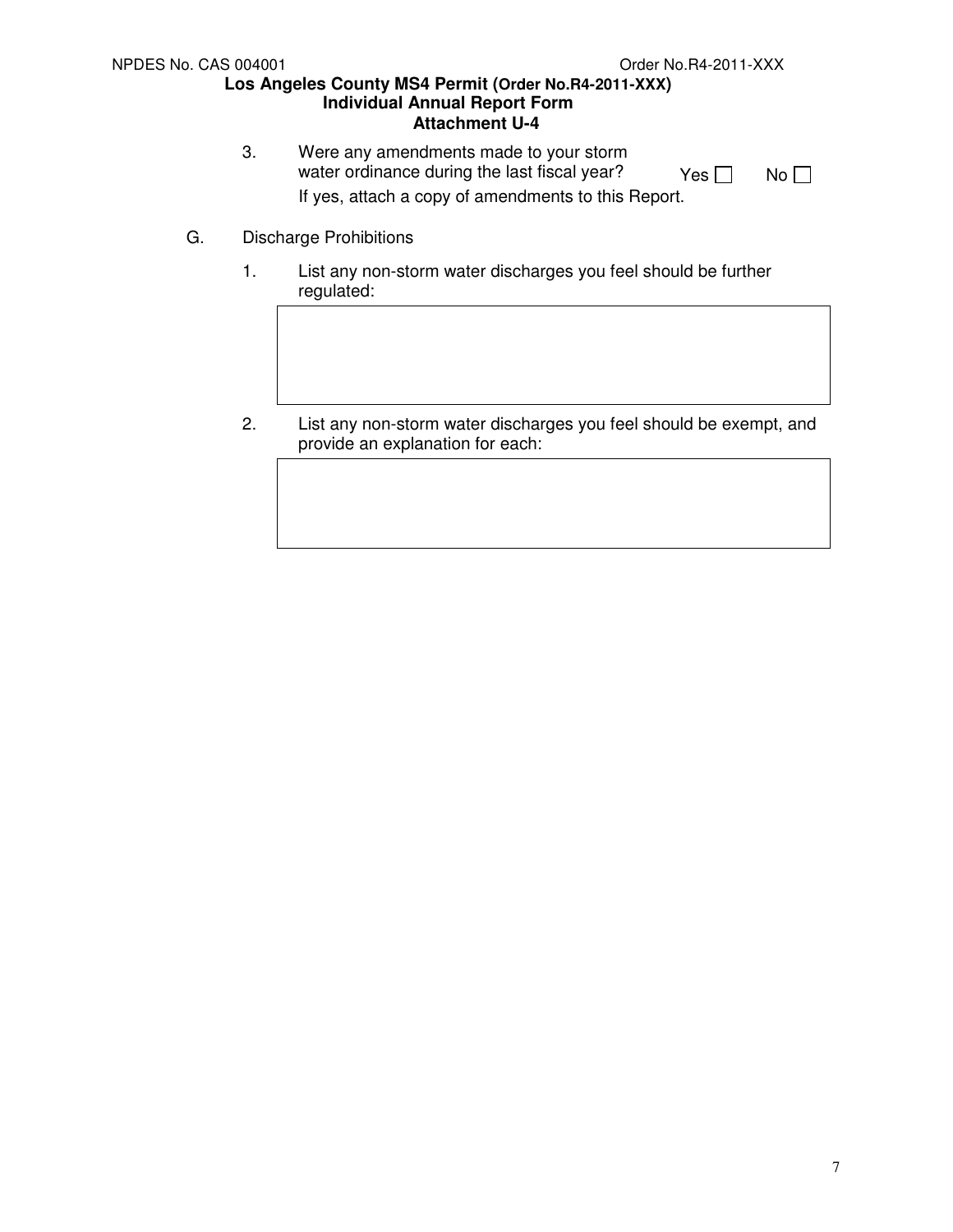## **IV. Special Provisions (Part 4)**

A. Public Information and Participation (Part 4.B)

In addition to answering the following questions, attach a summary of all storm water education activities that your agency conducted or participated in last year.

- 1. No Dumping Message
	- a) How many storm drain inlets does your agency own?
	- b) How many storm drain inlets were marked with a no dumping message in the last fiscal year?
	- c) What is the total number of storm drain inlets that are legibly marked with a no dumping message?

If this number is less than the number in question 1.b, describe why all inlets have not been marked, the process used to implement this requirement, and the expected completion date.

d) How many public access points to creeks, channels, and other water bodies within your jurisdiction have been posted with no dumping signage in the past year?

> Describe your agency's status of implementing this requirement by the date required in Order No. R4-2011-XXX.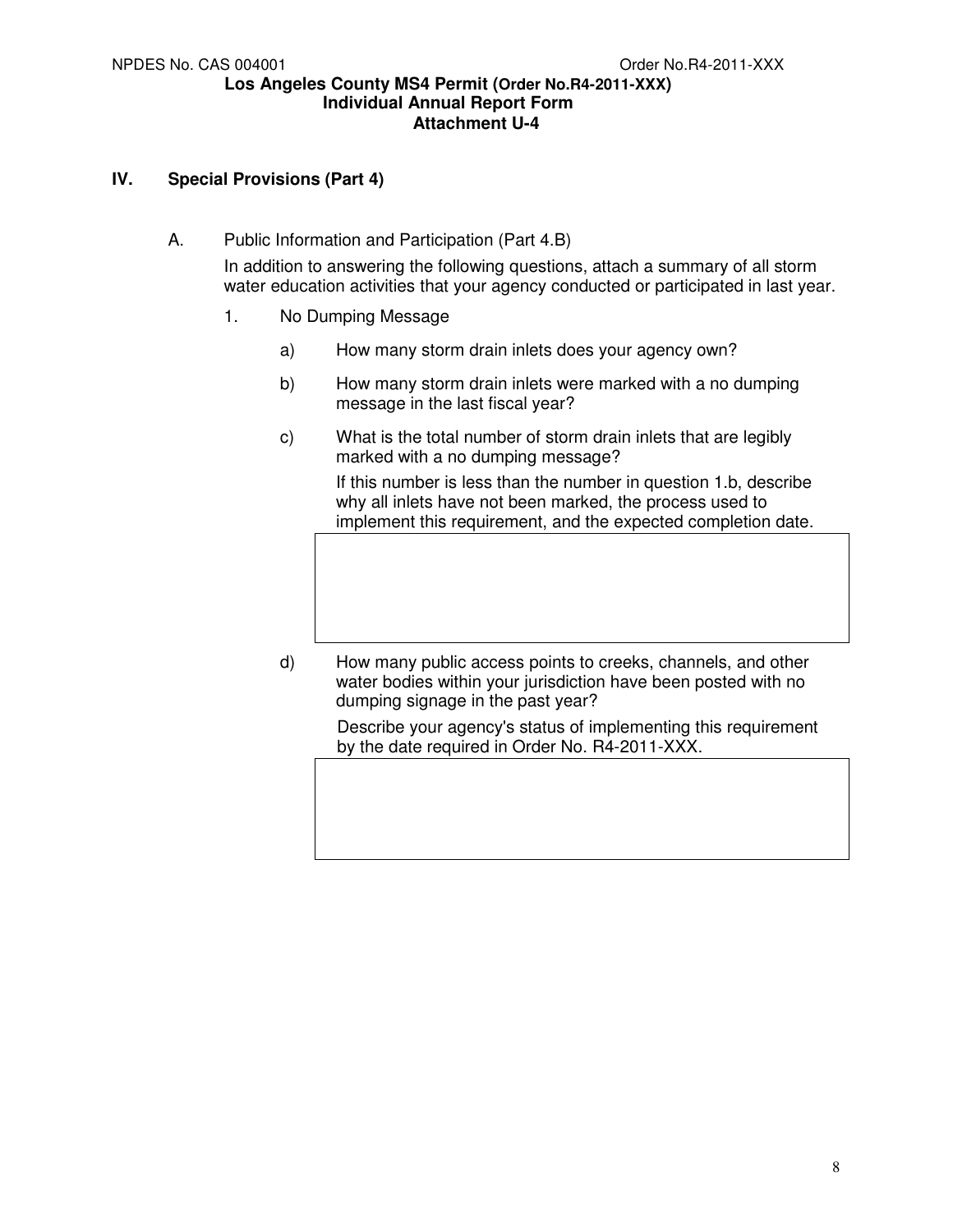## 2. Reporting Hotline

|    | a)            | Has your agency established its own hotline for<br>reporting and for general storm water<br>management information?                                                                                                                                                                               | $Yes$ $\Box$ | $No$ $\Box$  |
|----|---------------|---------------------------------------------------------------------------------------------------------------------------------------------------------------------------------------------------------------------------------------------------------------------------------------------------|--------------|--------------|
|    | b)            | If so, what is the number?                                                                                                                                                                                                                                                                        |              |              |
|    | $\mathbf{c})$ | Is this information listed in the government<br>pages of the telephone book?                                                                                                                                                                                                                      | Yes          | $No$ $ $     |
|    | d)            | If no, is your agency coordinated with the<br>countywide hotline?                                                                                                                                                                                                                                 | Yes          | No l         |
|    | e)            | Do you keep record of the number of calls<br>received and how they were responded to?                                                                                                                                                                                                             | Yes          | No           |
|    | f)            | How many calls were received in the last fiscal year?                                                                                                                                                                                                                                             |              |              |
|    | g)            | Describe the process used to respond to hotline calls.                                                                                                                                                                                                                                            |              |              |
|    |               |                                                                                                                                                                                                                                                                                                   |              |              |
|    | h)            | Have you provided the Principal Permittee with<br>your current reporting contact information?                                                                                                                                                                                                     | Yes          | $No$ $\vert$ |
|    | i)            | Have you compiled a list of the general public<br>reporting contacts for all Permittees and posted<br>it on the www.888CleanLA.com web site<br>(Principal Permittee only)?<br>If not, when is this scheduled to occur?                                                                            | Yes          | No l         |
| 3. |               | Outreach and Education                                                                                                                                                                                                                                                                            |              |              |
|    | a)            | Describe the strategy developed to provide outreach and bilingual<br>materials to target ethnic communities. Include an explanation of<br>why each community was chosen as a target, how program<br>effectiveness will be determined, and status of implementation.<br>(Principal Permittee only) |              |              |
|    |               |                                                                                                                                                                                                                                                                                                   |              |              |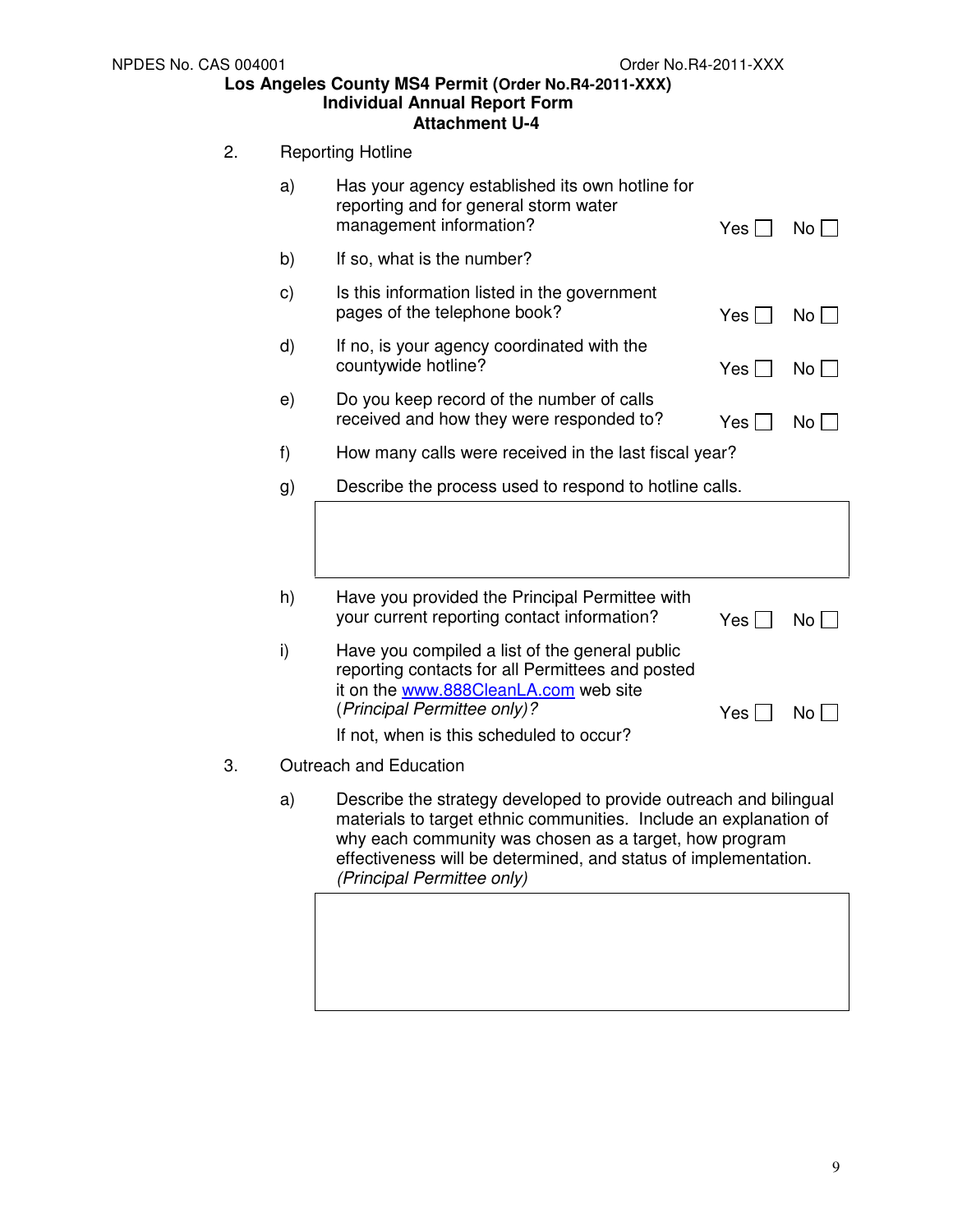b) Did the Principal Permittee organize quarterly Public Outreach Strategy meetings that you were aware of?  $Yes \Box \ No \Box$  How many Public Outreach Strategy meetings did your agency participate in last year? Explain why your agency did not attend any or all of the organized meetings.

Identify specific improvements to your storm water education program as a result of these meetings:

List suggestions to increase the usefulness of quarterly meetings:

If quarterly Public Outreach Strategy meetings were not organized, explain why not and when this requirement will be implemented (Principal Permittee only).

- c) Approximately how many impressions were made last year on the general public about storm water quality via print, local TV, local radio, or other media?
- d) Describe efforts your agency made to educate local schools on storm water pollution.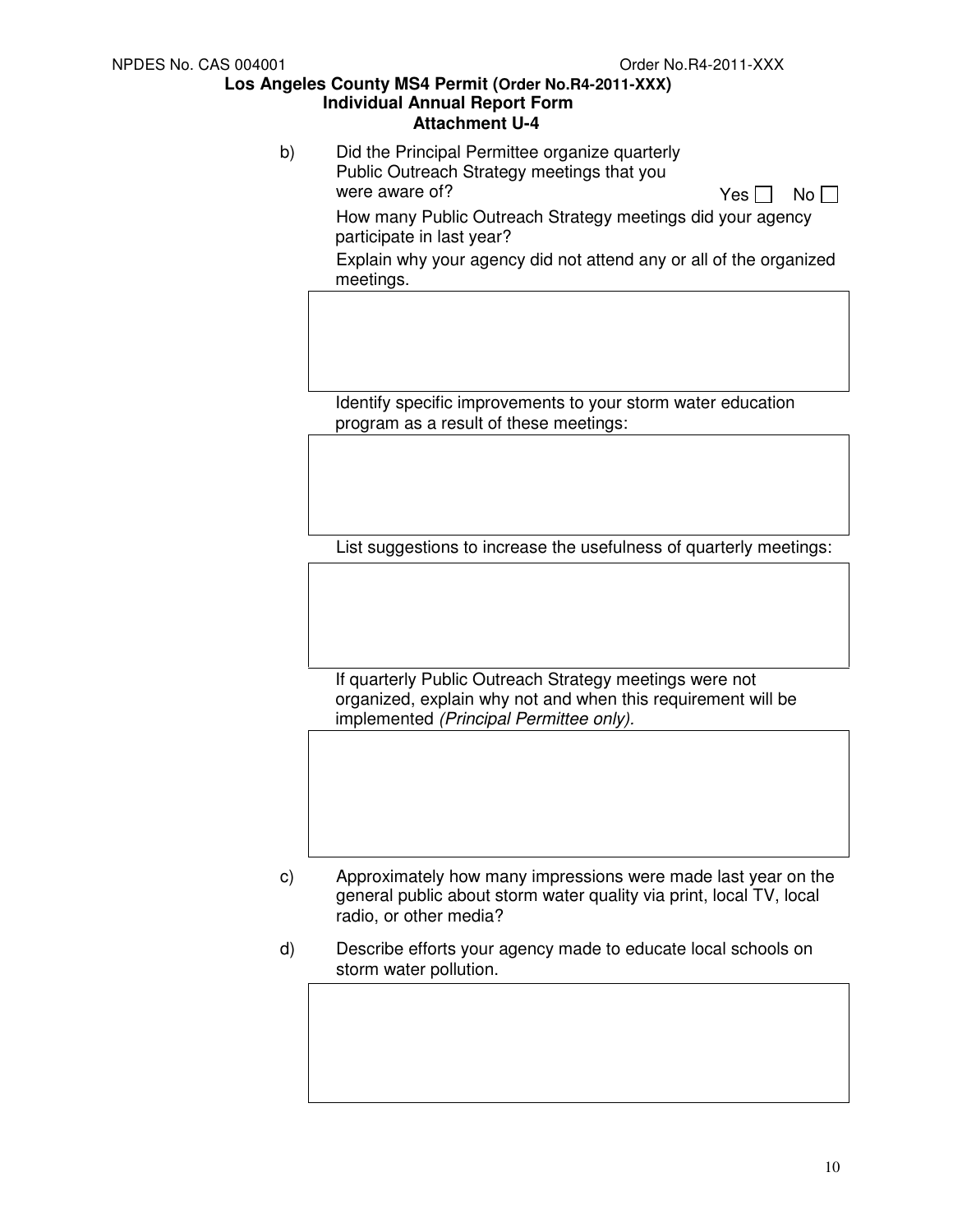e) Did you provide all schools within each school district in Los Angeles County with materials necessary to educate a minimum of 50 percent of all school children (K-12) every 2 years on storm water pollution (Principal Permittee only)? Yes  $\Box$  No  $\Box$ 

If not, explain why.

f) Describe the strategy developed to measure the effectiveness of in-school educational programs, including assessing students' knowledge of storm water pollution problems and solutions before and after educational efforts (Principal Permittee only).

> For Permit Years 2-5, attach an assessment of the effectiveness of in-school storm water education programs.

g) What is the behavioral change target that was developed based on sociological data and other studies (Principal Permittee only)?

If no target has been developed, explain why and describe the status of developing a target.

What is the status of meeting the target by the end of Year 5?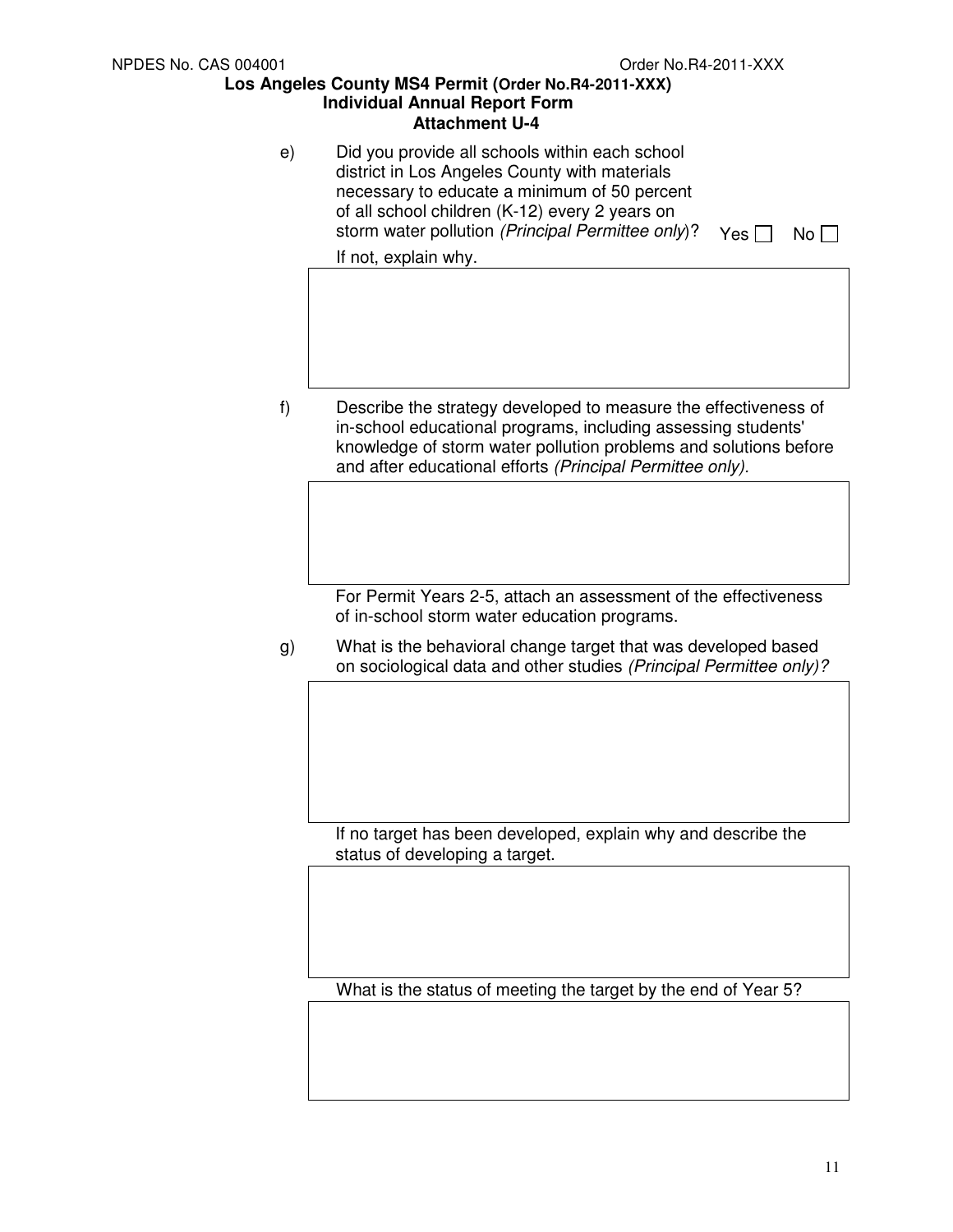- 4. Pollutant-Specific Outreach
	- a) Attach a description of each watershed-specific outreach program that your agency developed (Principal Permittee only). All pollutants listed in Table 1 (Section B.1.d.) must be included.
	- b) Did your agency cooperate with the Principal Permittee to develop specific outreach programs to target pollutants in your area?  $Y_{\text{es}} \Box \ N_0 \Box$
	- c) Did your agency help distribute pollutant- $\Box$  bid your agency neip distribute politically<br>specific materials in your city?
	- d) Describe how your agency has made outreach material available to the general public, schools, community groups, contractors and developers, etc…

- 5. Businesses Program
	- a) Briefly describe the Corporate Outreach Program that has been developed to target gas stations and restaurant chains (Principal Permittee only).
	- b) How many corporate managers did your agency (Principal Permittee only) reach last year?
	- c) What is the total number of corporations to be reached through this program (Principal Permittee only)?
	- d) Is your agency meeting the requirement of reaching all gas station and restaurant corporations once every two years (Principal  $Permittee$  only)?  $Yes \Box No \Box$ If not, describe measures that will be taken to fully implement this requirement.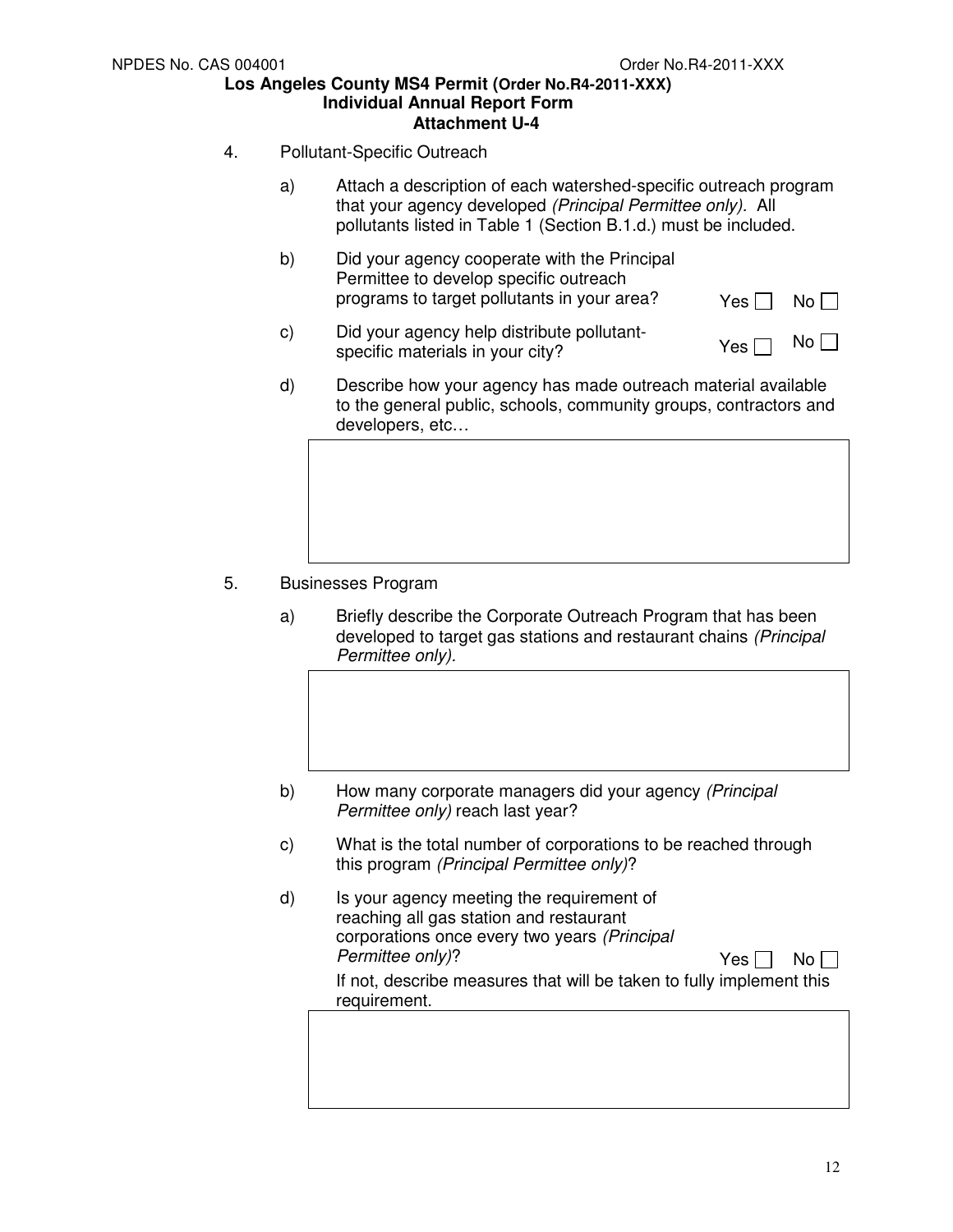|    | e)        | Has your agency developed and/or<br>implemented a Business Assistance Program?<br>If so, briefly describe your agency's program, including the number<br>of businesses assisted, the type of assistance, and an<br>assessment of the program's effectiveness. | Yes l | No   |
|----|-----------|---------------------------------------------------------------------------------------------------------------------------------------------------------------------------------------------------------------------------------------------------------------|-------|------|
|    |           |                                                                                                                                                                                                                                                               |       |      |
| 6. |           | Did you encourage local radio stations and<br>newspapers to use public service announcements?<br>How many media outlets were contacted?<br>Which newspapers or radio stations ran them?                                                                       | Yes I | No   |
|    |           |                                                                                                                                                                                                                                                               |       |      |
|    |           | Who was the audience?                                                                                                                                                                                                                                         |       |      |
| 7. |           | Did you supplement the County's media purchase by<br>funding additional media buys?<br>Estimated dollar value/in-kind contribution:<br>Type of media purchased:<br>Frequency of the buys:                                                                     | Yes   | No   |
|    |           | Did another agency help with the purchase?                                                                                                                                                                                                                    | Yes   | No   |
| 8. |           | Did you work with local business, the County, or other<br>Permittees to place non-traditional advertising?<br>If so, describe the type of advertising.                                                                                                        | Yes   | No I |
|    |           |                                                                                                                                                                                                                                                               |       |      |
| 9. | material? | Did you establish local community partnerships to<br>distribute educational storm water pollution prevention<br>Describe the materials that were distributed:                                                                                                 | Yes   | No   |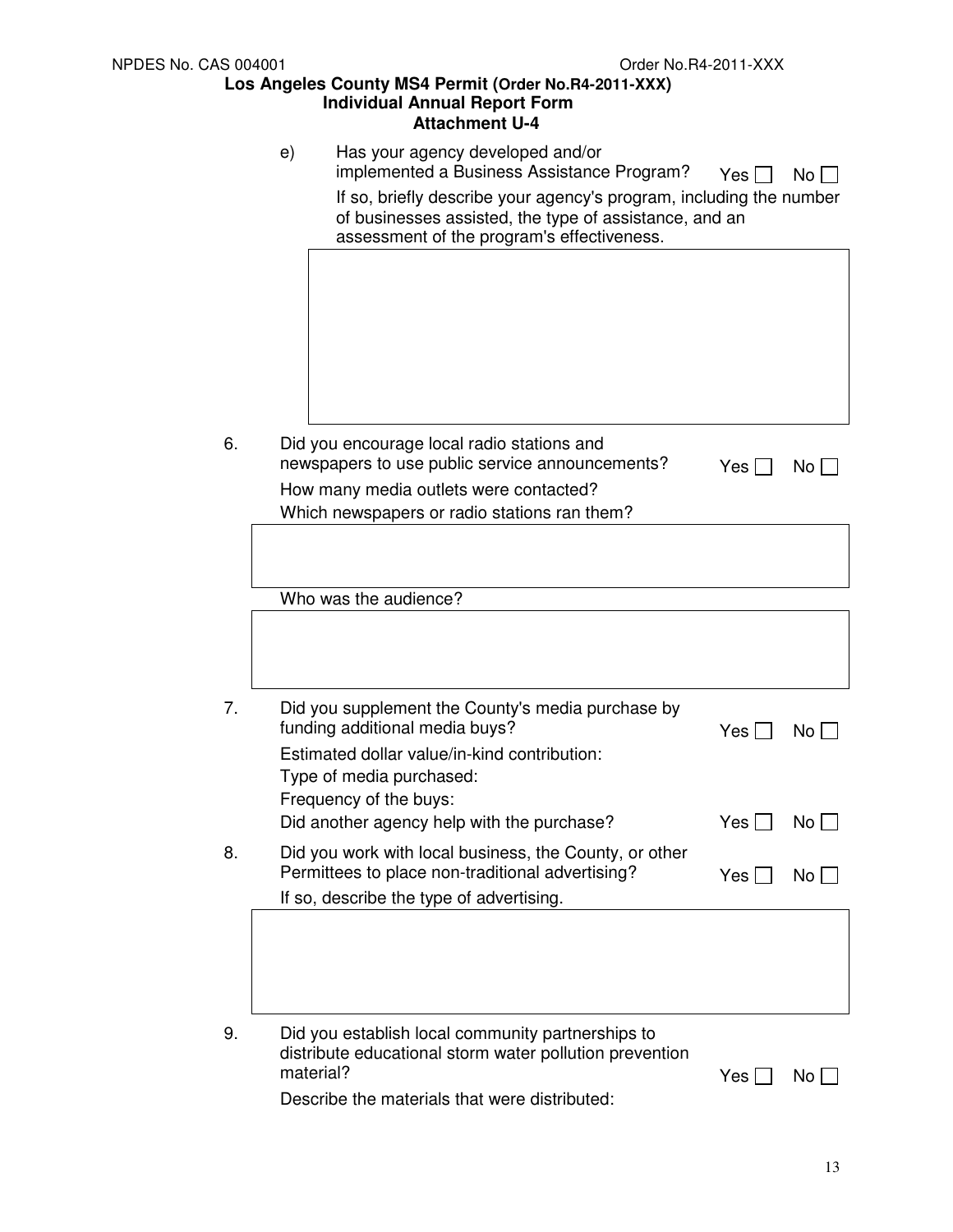**Los Angeles County MS4 Permit (Order No.R4-2011-XXX)** 

#### **Individual Annual Report Form Attachment U-4**

|     | Who were the key partners?<br>Who was the audience (businesses, schools, etc.)?                                                                                                                                                                                                                |                           |                   |
|-----|------------------------------------------------------------------------------------------------------------------------------------------------------------------------------------------------------------------------------------------------------------------------------------------------|---------------------------|-------------------|
|     |                                                                                                                                                                                                                                                                                                |                           |                   |
| 10. | Did you participate in or publicize workshops or<br>community events to discuss storm water pollution?<br>How many events did you attend?                                                                                                                                                      | Yes I                     | No l              |
| 11. | Does your agency have a website that provides storm<br>water pollution prevention information?<br>If so, what is the address?                                                                                                                                                                  | Yes [                     | No                |
| 12. | Has awareness increased in your community regarding<br>storm water pollution?<br>Do you feel that behaviors have changed?<br>Explain the basis for your answers. Include a description of any<br>evaluation methods that are used to determine the effectiveness of your<br>agency's outreach. | Yes <sup>1</sup><br>Yes I | <b>No</b><br>No l |
|     |                                                                                                                                                                                                                                                                                                |                           |                   |
| 13. | How would you modify the storm water public education program to<br>improve it on the City or County level?                                                                                                                                                                                    |                           |                   |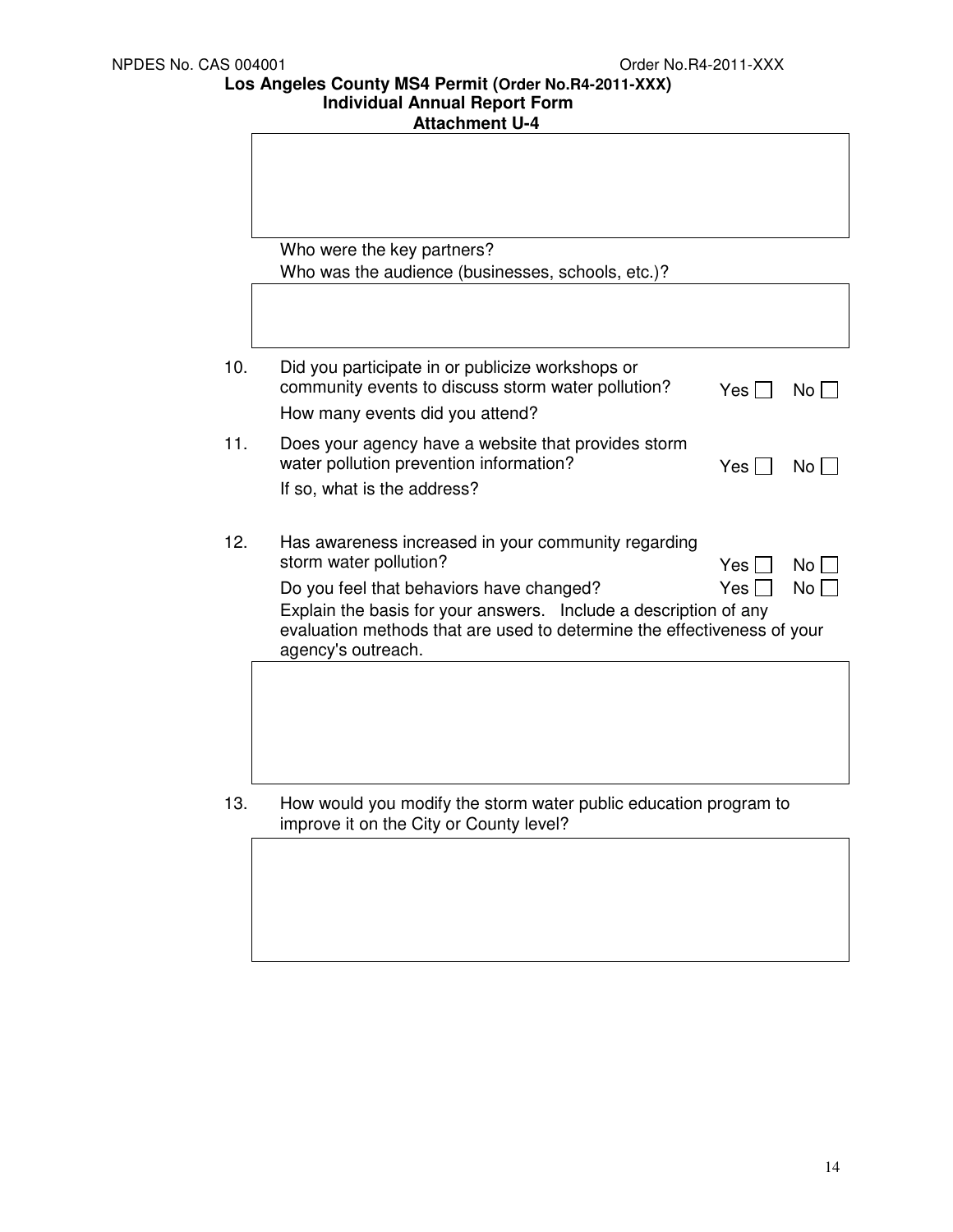NPDES No. CAS 004001

# **Los Angeles County MS4 Permit (Order No.R4-2011-XXX)**

# **Individual Annual Report Form**

## **Attachment U-4**

- B. Industrial/Commercial Facilities Program
	- 1. Critical Source Inventory Database

2. Inspection Program

Provide the reporting data as suggested in the following tables.

| Category    | Initial Number of Facilities at<br>the start of cycle proposed for<br>inspection by categories | Number of facilities<br>inspected in the current<br>reporting year | % Completed at the time of<br>this report for present cycle<br>(from the initial value, and | Total number since permit<br>adoption |
|-------------|------------------------------------------------------------------------------------------------|--------------------------------------------------------------------|---------------------------------------------------------------------------------------------|---------------------------------------|
|             | (after the initial year, the<br>updated number based on<br>the new data)                       |                                                                    | from the updated value after<br>first cycle)                                                |                                       |
| Landfills   |                                                                                                |                                                                    |                                                                                             |                                       |
| <b>TSDF</b> |                                                                                                |                                                                    |                                                                                             |                                       |
| .           |                                                                                                |                                                                    |                                                                                             |                                       |
|             | Commonto/Evplopation/Conclusion:                                                               |                                                                    |                                                                                             |                                       |

Comments/Explanation/Conclusion:

3. BMPs Implementation

Provide the reporting data as suggested in the following table.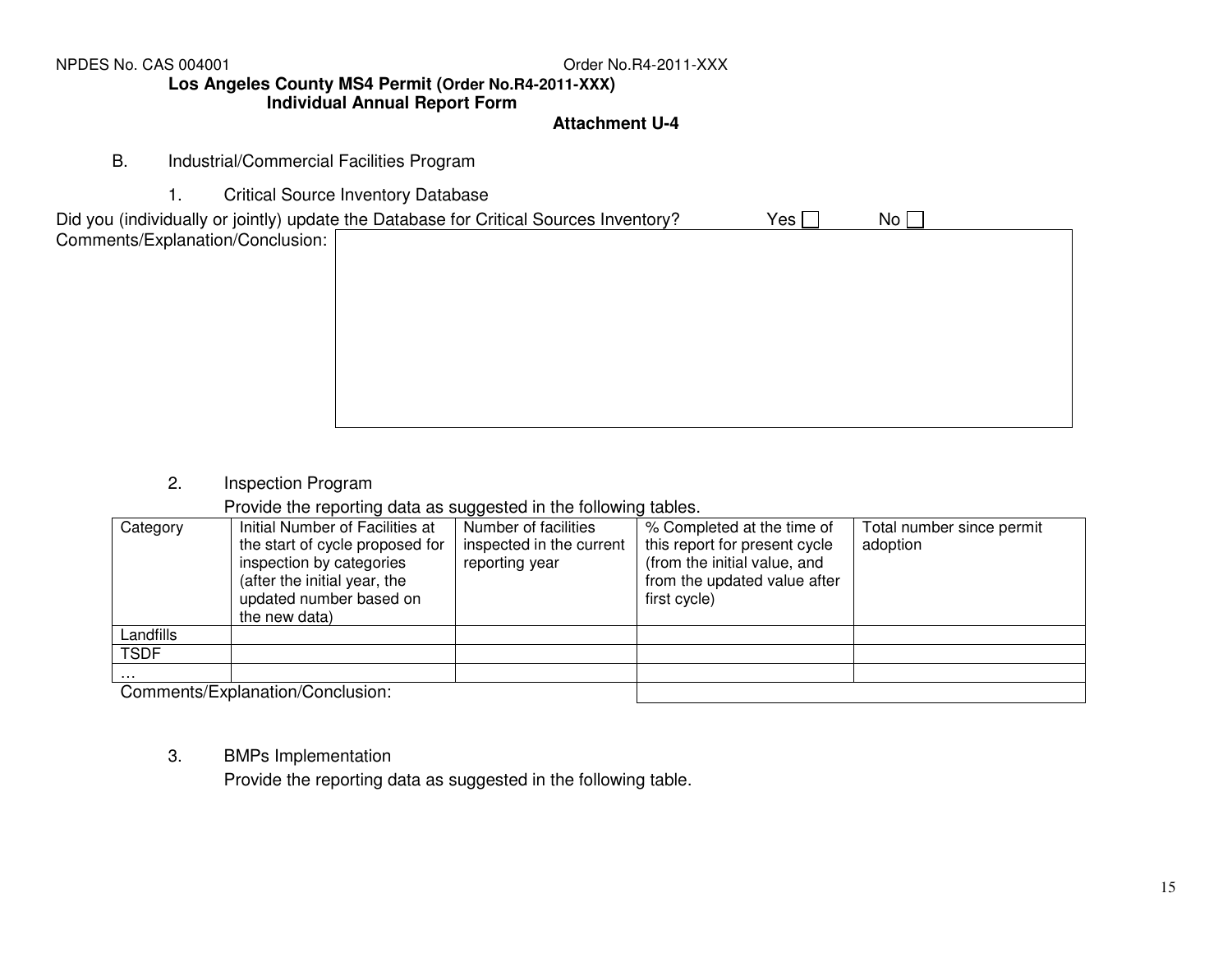### NPDES No. CAS 004001

# Order No.R4-2011-XXX

## **Los Angeles County MS4 Permit (Order No.R4-2011-XXX) Individual Annual Report Form**

# **Attachment U-4**

| Category  | Number of<br>facilities<br>inspected<br>by category<br>in this<br>reporting<br>year | Number of<br>facilities<br>identified as<br>adequately<br>implementing<br>BMPs as<br>specified in this<br>reporting year | % adequately<br>implementing<br>out of total in<br>this reporting<br>year | Number of<br>facilities<br>required to<br>implement<br>or upgrade<br>in this<br>reporting<br>year | Number of<br>facilities<br>inspected by<br>category in<br>this reporting<br>cycle | Number of<br>facilities<br>identified as<br>adequately<br>implementing<br>BMPs as<br>specified in this<br>reporting cycle | % adequately<br>implementing<br>out of total in<br>this reporting<br>cycle | Number of<br>facilities<br>required to<br>implement<br>or upgrade<br>in this<br>reporting<br>cycle | <b>Total Number</b><br>during this<br>permit<br>adequately<br>implementing | <b>Total Number</b><br>during this<br>permit required<br>to implement or<br>upgrade |
|-----------|-------------------------------------------------------------------------------------|--------------------------------------------------------------------------------------------------------------------------|---------------------------------------------------------------------------|---------------------------------------------------------------------------------------------------|-----------------------------------------------------------------------------------|---------------------------------------------------------------------------------------------------------------------------|----------------------------------------------------------------------------|----------------------------------------------------------------------------------------------------|----------------------------------------------------------------------------|-------------------------------------------------------------------------------------|
| Landfills |                                                                                     |                                                                                                                          |                                                                           |                                                                                                   |                                                                                   |                                                                                                                           |                                                                            |                                                                                                    |                                                                            |                                                                                     |
| $\cdots$  |                                                                                     |                                                                                                                          |                                                                           |                                                                                                   |                                                                                   |                                                                                                                           |                                                                            |                                                                                                    |                                                                            |                                                                                     |

| Comments/Explanation/Conclusion: |  |
|----------------------------------|--|
|                                  |  |
|                                  |  |
|                                  |  |
|                                  |  |
|                                  |  |

### 4. Enforcement Activities

Provide the reporting data as suggested in the following tables.

| Enforcement<br>Actions by<br>categories (e.g.<br>Warning letter,<br>NOV, referral to<br>D.A., etc.) | Number of facilities<br>issued enforcement<br>actions in the current<br>reporting year | Number of<br>facilities issued<br>enforcement<br>actions in the<br>current reporting<br>cycle | Number of<br>facilities<br>(re)inspected due<br>to enforcement<br>actions in current<br>reporting year | Number of facilities<br>(re)inspected due<br>to enforcement<br>actions in current<br>reporting cycle | Number of<br>facilities<br>brought into<br>compliance in<br>the current<br>reporting year | Number of<br>facilities brought<br>into compliance in<br>current reporting<br>cycle | Total number of<br>enforcement actions<br>since permit<br>adoption (by<br>category) |
|-----------------------------------------------------------------------------------------------------|----------------------------------------------------------------------------------------|-----------------------------------------------------------------------------------------------|--------------------------------------------------------------------------------------------------------|------------------------------------------------------------------------------------------------------|-------------------------------------------------------------------------------------------|-------------------------------------------------------------------------------------|-------------------------------------------------------------------------------------|
|                                                                                                     |                                                                                        |                                                                                               |                                                                                                        |                                                                                                      |                                                                                           |                                                                                     |                                                                                     |
|                                                                                                     |                                                                                        |                                                                                               |                                                                                                        |                                                                                                      |                                                                                           |                                                                                     |                                                                                     |

| lities by category<br>Faci.      | Number of Warning letters | Number of NOVs | Number of Referral | Number of Other |
|----------------------------------|---------------------------|----------------|--------------------|-----------------|
|                                  |                           |                |                    |                 |
| Comments/Explanation/Conclusion: |                           |                |                    |                 |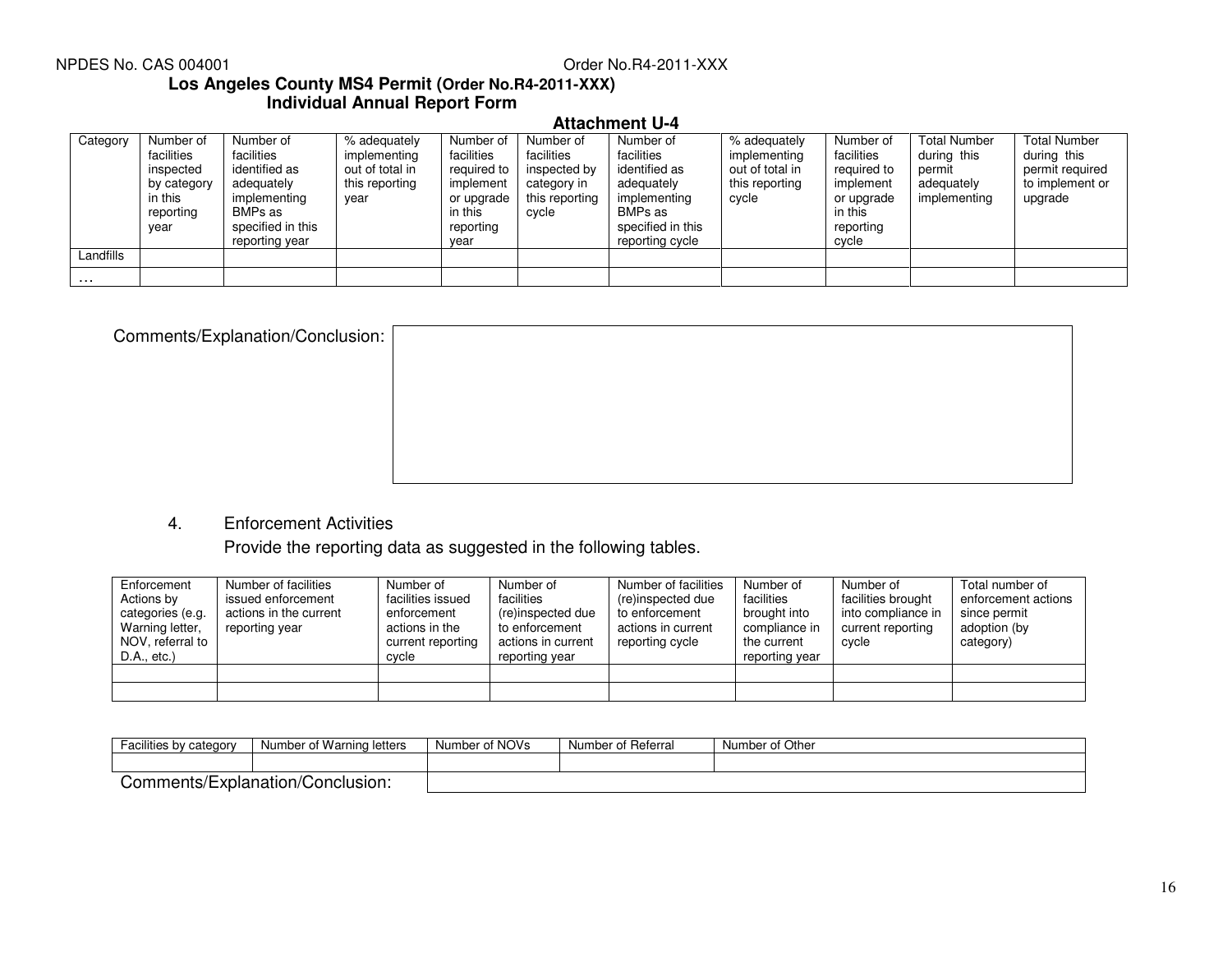NPDES No. CAS 004001

Order No.R4-2011-XXX

### **Los Angeles County MS4 Permit (Order No.R4-2011-XXX)**

# **Individual Annual Report Form**

# **Attachment U-4**

# 5. Program Implementation Effectiveness Assessment

Please give a brief assessment of the implementation of the program in removing pollutants from the storm water discharges. Please provide an explanation. Suggested improvements or adjustments based on the knowledge gained through this reporting period activities must be reflected in a change in the SQMP, if warranted.

| Highly Effective $\Box$          | Somewhat Effective $\Box$ | Non-effective $\Box$ |  |
|----------------------------------|---------------------------|----------------------|--|
| Comments/Explanation/Conclusion: |                           |                      |  |
|                                  |                           |                      |  |
|                                  |                           |                      |  |
|                                  |                           |                      |  |
|                                  |                           |                      |  |

6. You must also submit a quarterly electronic submittal of your Industrial/Commercial Facilities Program activities.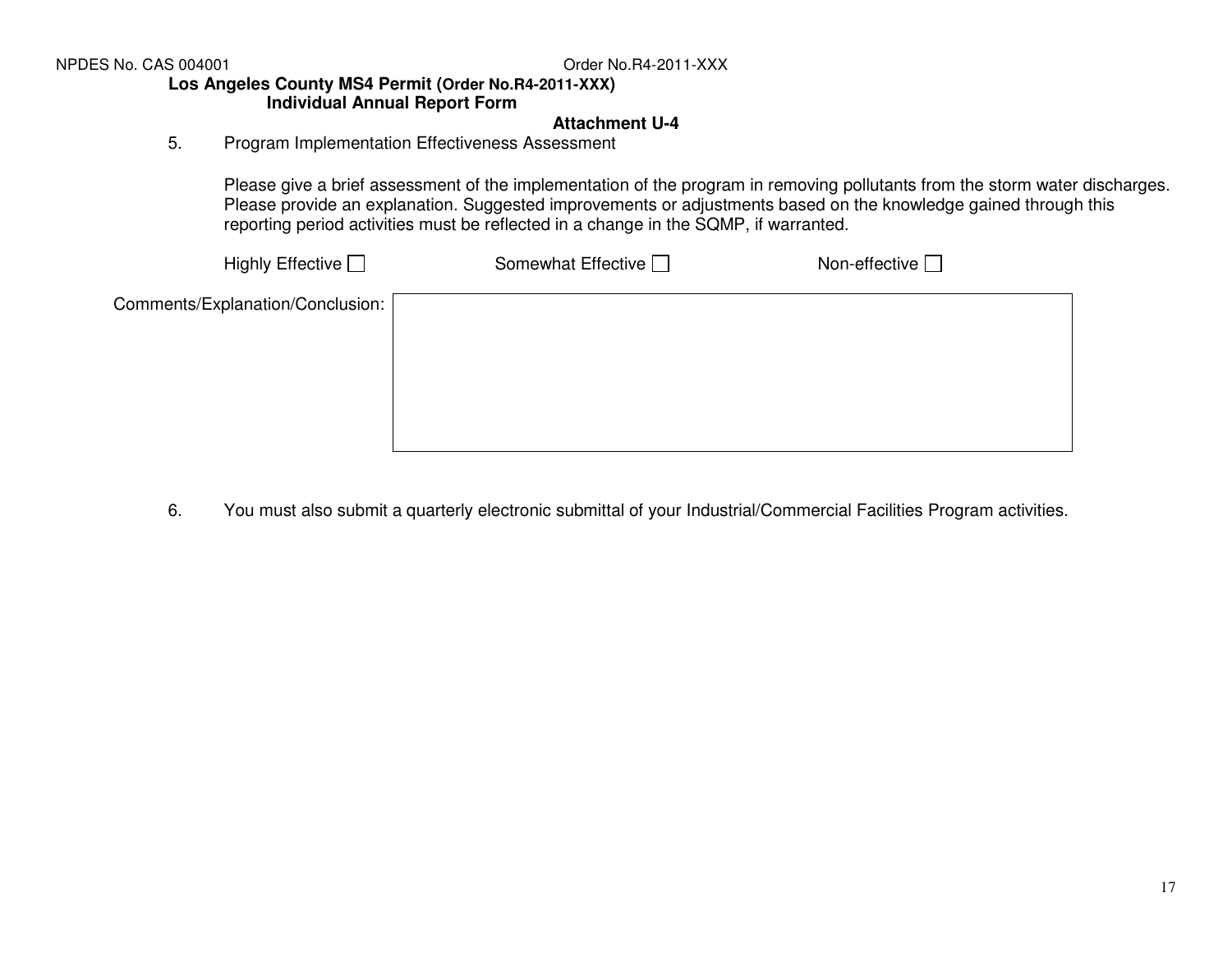- C. Development Planning Program (Part 4.D)
	- 1. Does your agency have a process to minimize impacts from storm water and urban runoff on the biological integrity of natural drainage systems and water bodies in accordance with requirements under CEQA, Section 404 of the CWA, local ordinances, and other legal authorities?  $Yes \Box No \Box$ Attach examples showing how storm water quality impacts were addressed in environmental documents for projects over the past year. 2. Does your agency have procedures to include the following requirements in all priority development and redevelopment projects: a) Maximize the percentage of permeable surfaces to allow more percolation of storm water into the ground?  $Yes \Box No \Box$ b) Minimize the quantity of storm water directed to impermeable surfaces and the  $MS4?$  Yes  $\Box$  No  $\Box$ c) Minimize pollution emanating from parking lots through the use of appropriate treatment control BMPs and good housekeeping practices? Yes No d) Provide for appropriate permanent measures to reduce storm water pollutant loads from the development site?  $Yes \Box No \Box$ 3. List the types and numbers of BMPs that your agency required for priority projects to meet the requirements described above.
	- 4. Describe the status of the development or implementation of peak flow controls in Natural Drainage Systems.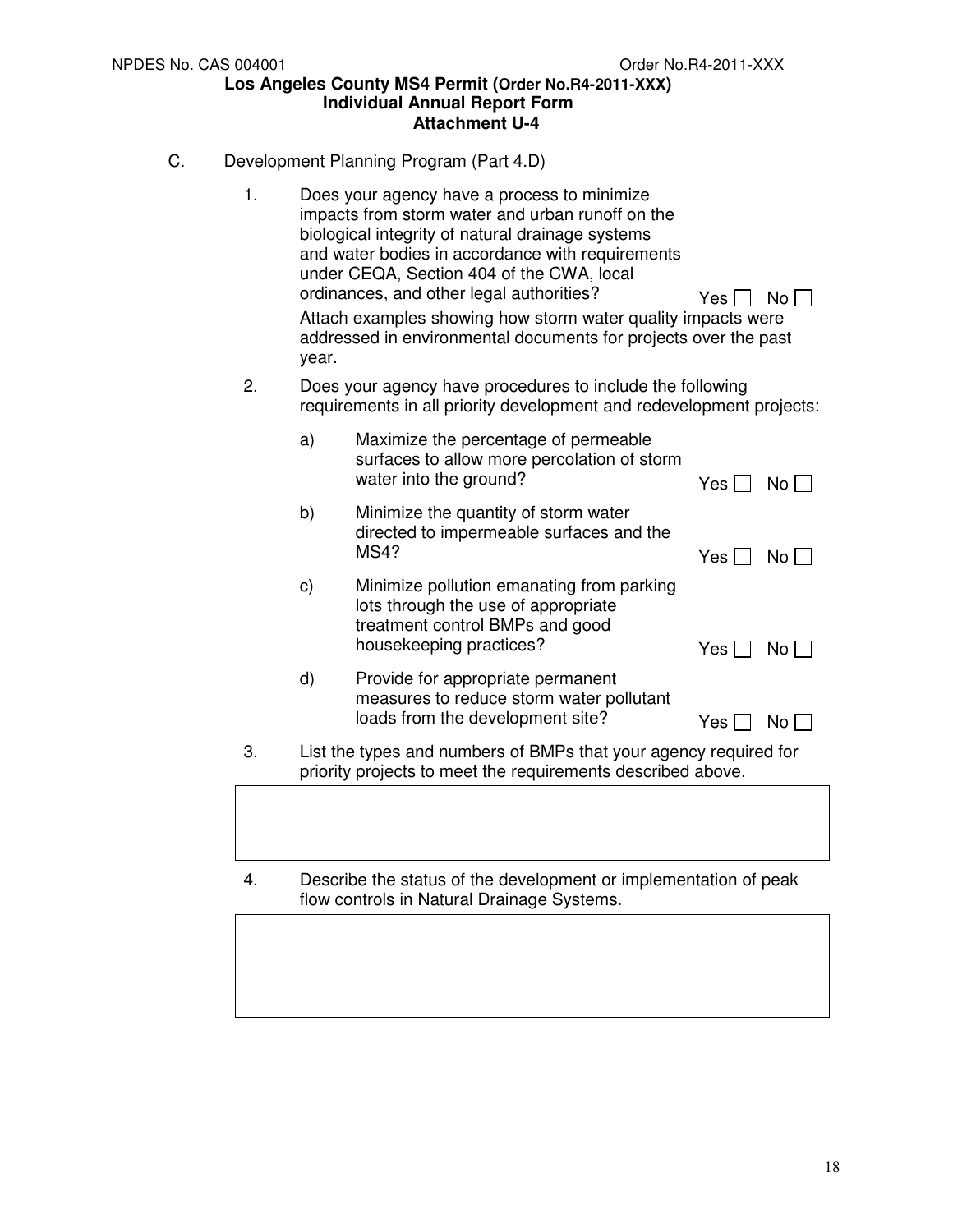5. Has your agency amended codes and/or ordinances to give legal effect to the SUSMP changes required in the Permit?

6. Describe the process your agency uses to include SUSMP design standards in new development and redevelopment project approvals.

- 7. How many of each of the following projects did your agency review and condition to meet SUSMP requirements last year?
	- a) Residential
	- b) Commercial
	- c) Industrial
	- d) Automotive Service Facilities
	- e) Retail Gasoline Outlets
	- f) Restaurants
	- g) Parking Lots
	- h) Projects located in or directly adjacent to or discharging directly to an environmentally sensitive area
	- i) Total number of permits issued to priority projects
- 8. What is the percentage of total development projects that were conditioned to meet SUSMP requirements?

 $\frac{1}{2}$ 

9. How has your agency prepared to reduce the SUSMP threshold for industrial/commercial facilities to 1 acre from 100,000 square feet in 2003?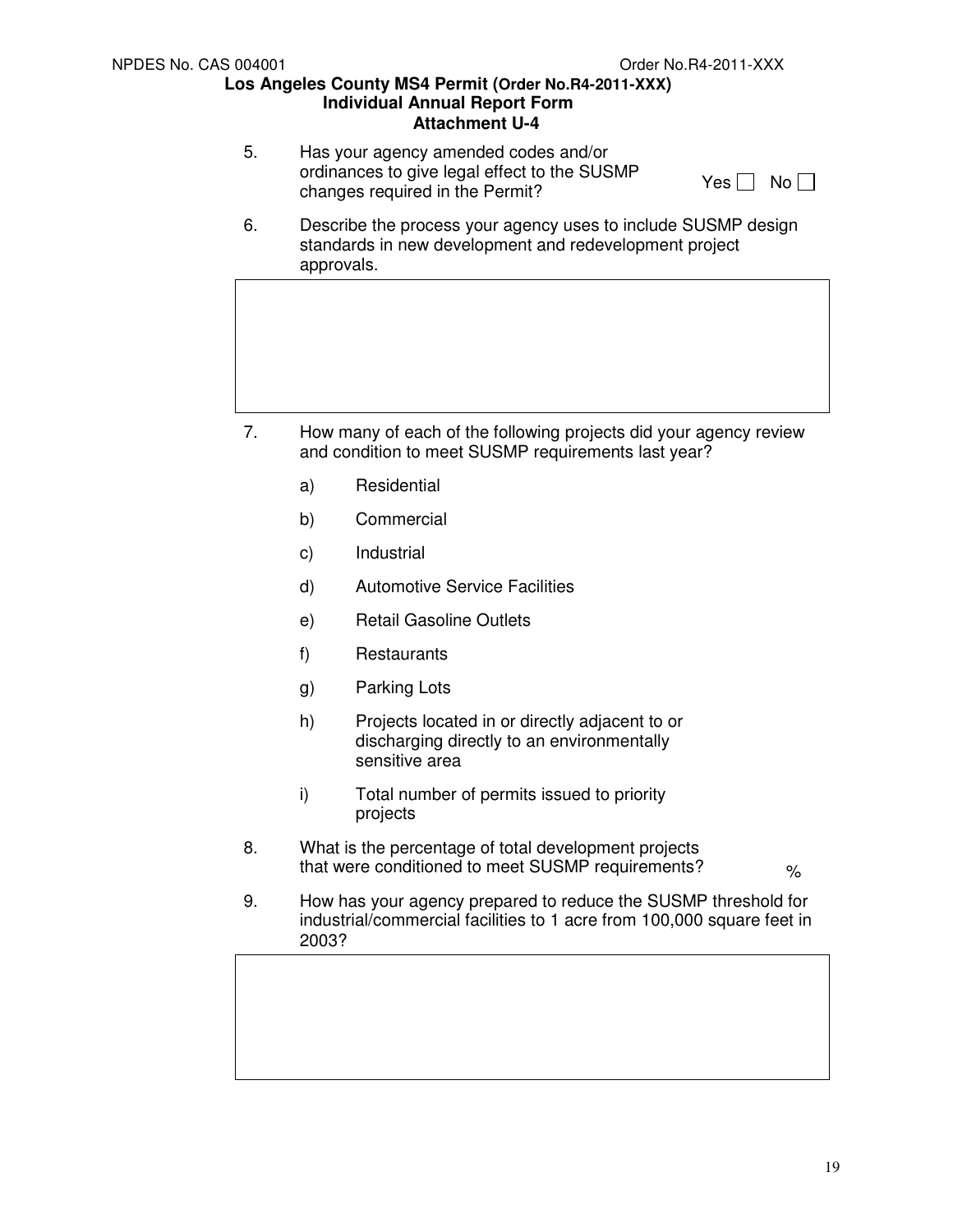- 10. After 2003, how many additional projects per year will require/did require implementation of SUSMP requirements as a result of the lower threshold?
- 11. Does your agency participate in an approved regional or sub-regional storm water mitigation program to substitute in part or wholly SUSMP requirements for new development?  $Yes \Box No \Box$
- 12. Has your agency modified its planning procedures for preparing and reviewing CEQA documents to consider potential storm water quality impacts and provide for appropriate mitigation?  $Yes \Box No \Box$

If no, provide an explanation and an expected date of completion.

| 13. | Did your agency update any of the following General Plan elements<br>in the past year? |
|-----|----------------------------------------------------------------------------------------|

| a) | Land Use                                                        | Yes l<br>No L                                                                      |
|----|-----------------------------------------------------------------|------------------------------------------------------------------------------------|
| b) | Housing                                                         | Yes I<br>No II                                                                     |
| C) | Conservation                                                    | Yes I<br>No II                                                                     |
| d) | Open Space<br>quantity management considerations were included. | Yes I<br>No L<br>If yes, please describe how watershed and storm water quality and |
|    |                                                                 |                                                                                    |
|    |                                                                 |                                                                                    |
|    |                                                                 |                                                                                    |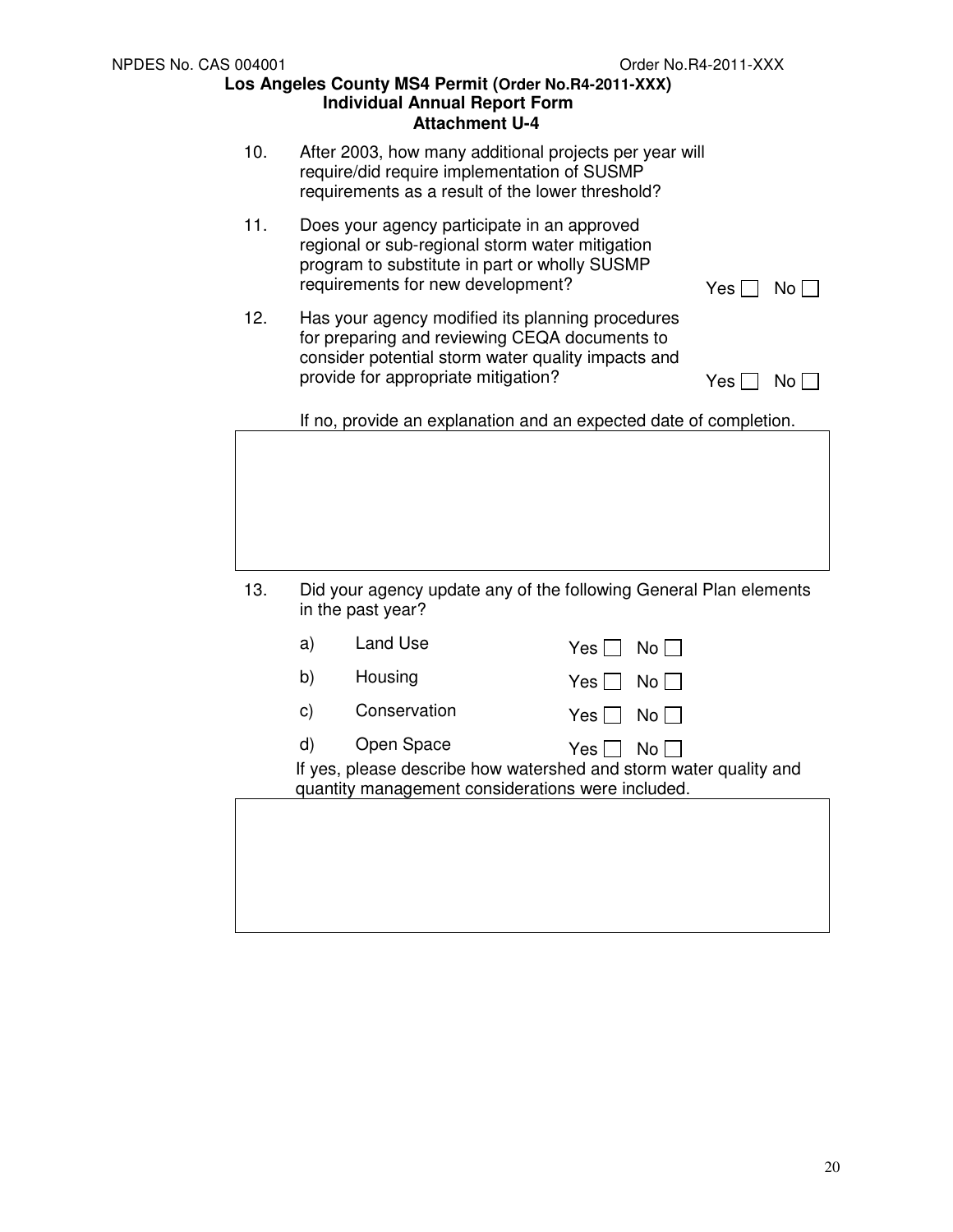- 14. How many targeted staff were trained last year?
- 15. How many targeted staff are trained annually?
- 16. What percentage of total staff are trained annually?  $\frac{1}{8}$
- 17. Has your agency developed and made available development planning guidelines?

- 18. If no, what is the expected date that guidelines will be developed and available to developers?
- 19. What is the status of completion of the technical manual for siting and design of BMPs for the development community?

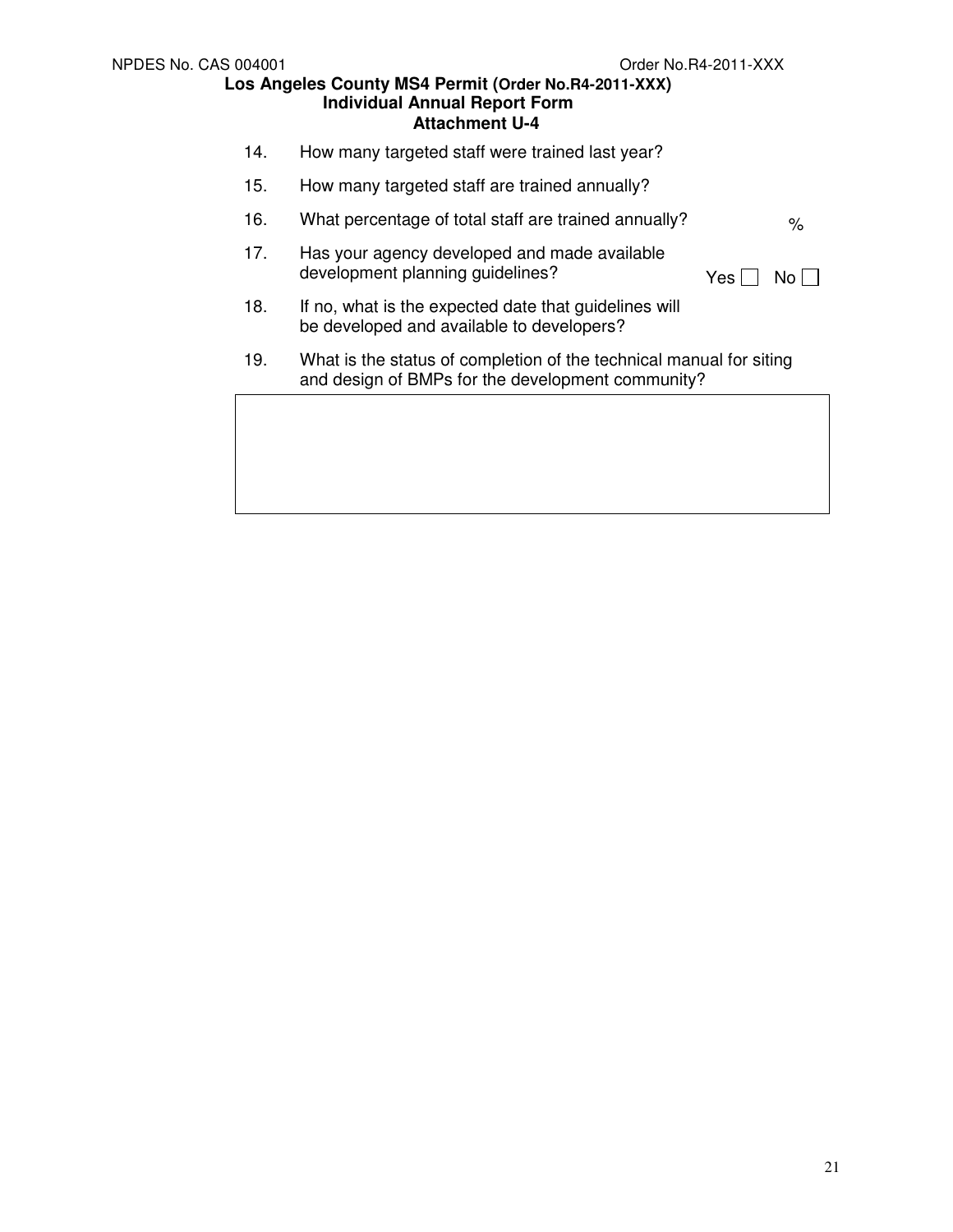- D. Development Construction Program
	- 1. Describe your agency's program to control runoff from construction activity at all construction sites within its jurisdiction.

- 2. Does your agency require the preparation, submittal, and implementation of a Local Storm Water Pollution Prevention Plan (Local SWPPP) prior to the issuance of a grading permit for all sites that meet one or all of the following criteria?
	- a) Will result in soil disturbance of one acre or greater  $Yes \Box \ No \Box$
	- b) Is within, directly adjacent to, or is discharging directly to an environmentally sensitive area  $Yes \Box No \Box$

| c) | Is located in a hillside area | Yes $\Box$ No $\Box$ |
|----|-------------------------------|----------------------|
|----|-------------------------------|----------------------|

- 3. Attach one example of a local SWPPP
- 4. Describe the process your agency uses to require proof of filing a Notice of Intent for coverage under the State General Construction Activity Storm Water permit and a certification that a SWPPP has been prepared prior to issuing a grading permit?

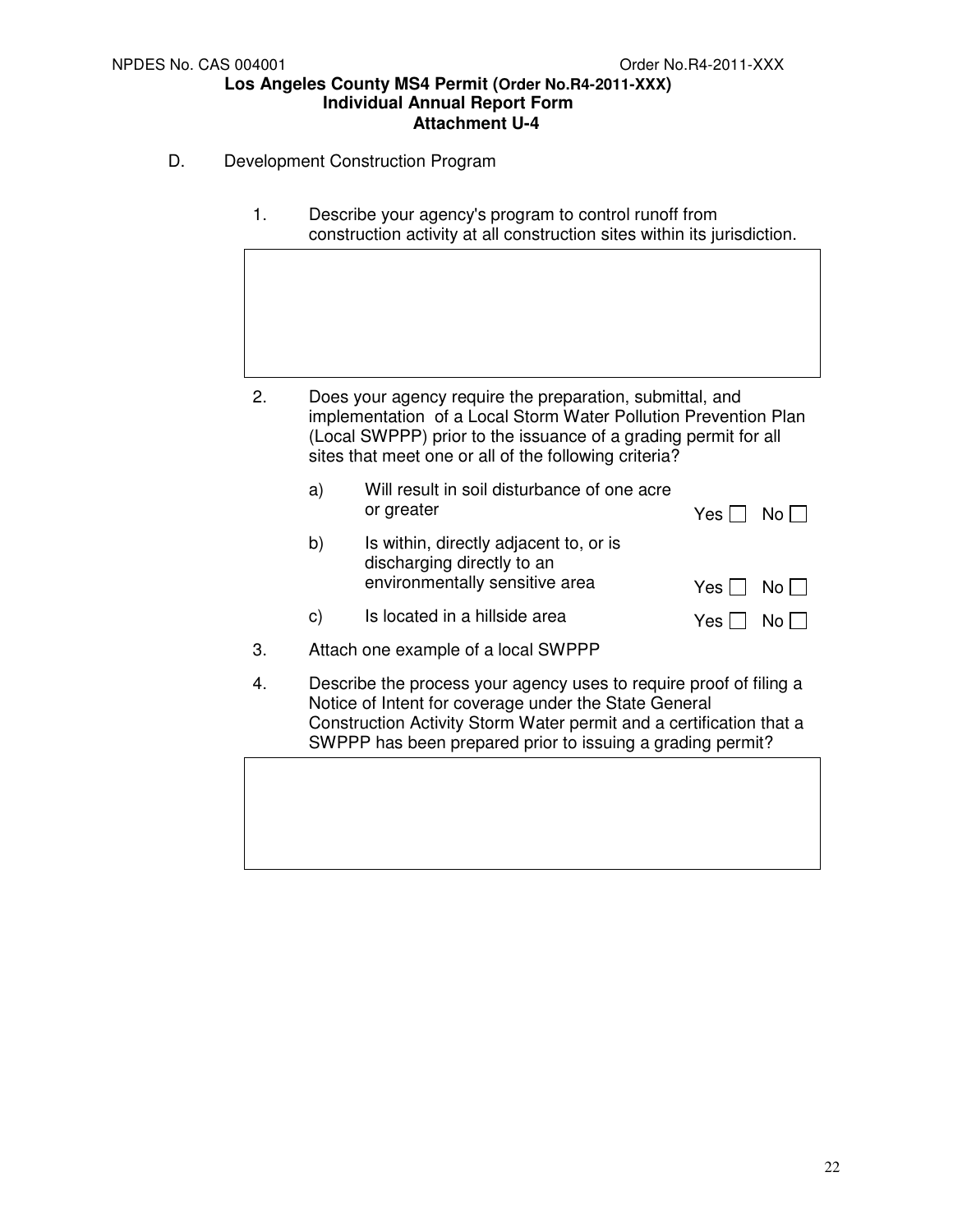- 5. How many building/grading permits were issued to sites requiring Local SWPPPs last year?
- 6. How many building/grading permits were issued to sites requiring coverage under the General Construction Activities Storm Water Permit last year?
- 7. How many building/grading permits were issued to construction site less than one acre in size last year?
- 8. How many construction sites were inspected during the last wet season?
- 9. Complete the table below.

| <b>Type of Violation</b>                  | # of<br><b>Violations</b> | % of Total<br><b>Inspections</b> | # of<br>Follow-up<br><b>Inspections</b> | # of<br><b>Enforcement</b><br><b>Actions</b> |
|-------------------------------------------|---------------------------|----------------------------------|-----------------------------------------|----------------------------------------------|
| Off-site discharge of<br>sediment         |                           |                                  |                                         |                                              |
| Off-site discharge of other<br>pollutants |                           |                                  |                                         |                                              |
| No or inadequate SWPPP                    |                           |                                  |                                         |                                              |
| Inadequate BMP/SWPPP<br>implementation    |                           |                                  |                                         |                                              |

10. Describe the process for taking enforcement actions against construction site violations, including the types of actions that are taken.

11. Describe the system that your agency uses to track the issuance of grading permits.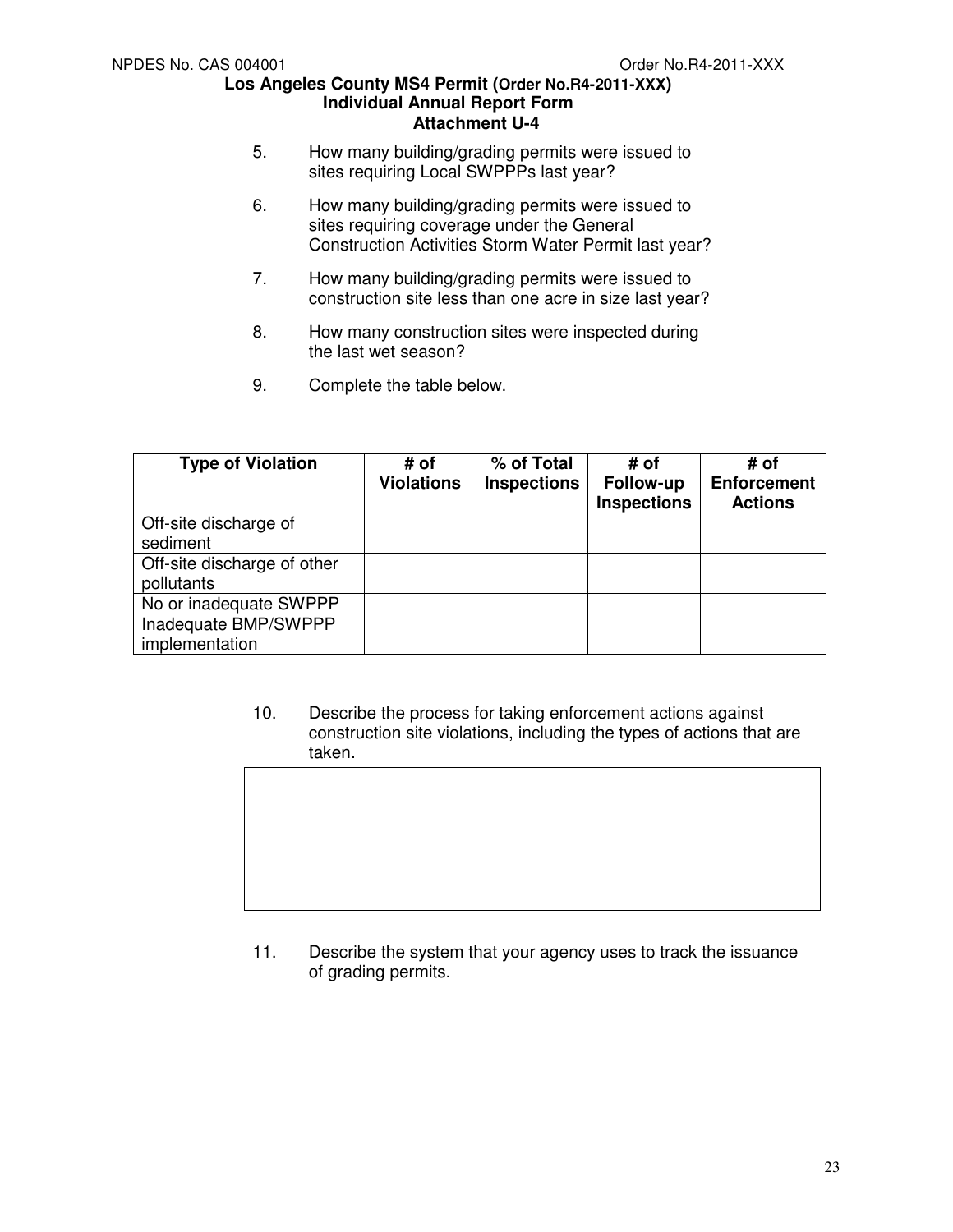| <b>Attachment U-4</b> |  |
|-----------------------|--|
|                       |  |

- E. Public Agency Activities (Part 4.F)
	- 1. Sewage System Maintenance, Overflow, and Spill Prevention (only applicable to agencies that own and/or operate a sanitary sewer system)
		- a) Has your agency developed and implemented a response plan for sanitary sewer overflows that includes the requirements in Order R4-2011-<br>XXX? Yes  $\Box$  No  $\Box$

| b) | How many sanitary sewer overflows<br>occurred within your jurisdiction?                                                      |       |                       |
|----|------------------------------------------------------------------------------------------------------------------------------|-------|-----------------------|
| C) | How many did your agency respond to?                                                                                         |       |                       |
| d) | Did your agency investigate all<br>complaints received?                                                                      | Yes I | No                    |
| e) | How many complaints were received?                                                                                           |       |                       |
| f) | Upon notification, did your agency<br>immediately respond to overflows by<br>containment?                                    | Yes I | $\mathsf{No} \models$ |
| g) | Did your agency notify appropriate<br>sewer and public health agencies<br>when a sewer overflowed to the MS4?                | Yes I | $No$ $\vert \ \vert$  |
| h) | Did your agency implement a program<br>to prevent sewage spills or leaks from<br>sewage facilities from entering the<br>MS4? | Yes I | No.                   |
|    | If so, describe the program:                                                                                                 |       |                       |
|    |                                                                                                                              |       |                       |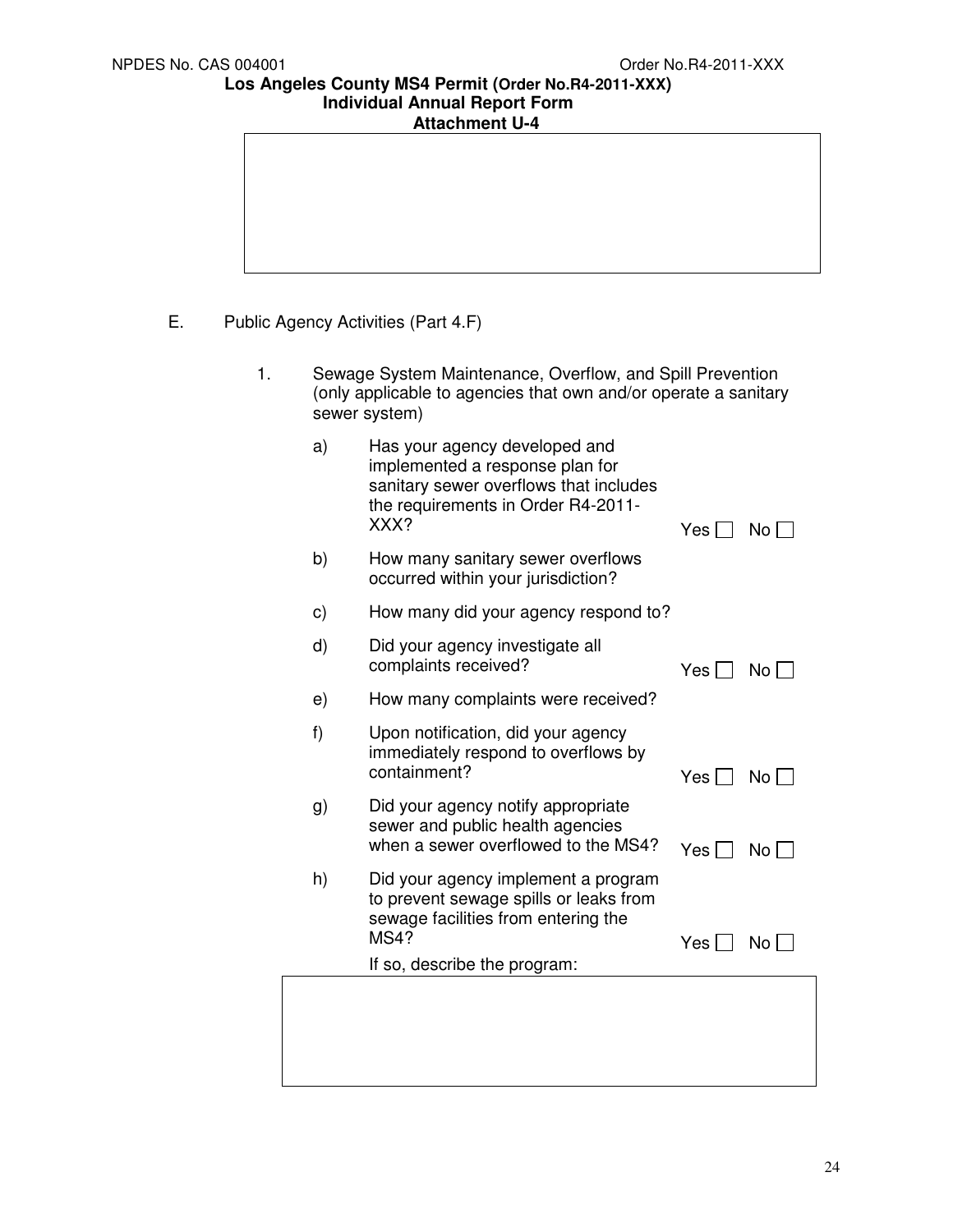i) Did your agency implement a program to identify, repair, and remediate sanitary sewer blockages, exfiltration, overflow, and wet weather overflows from sanitary sewers to the MS4?  $Y_{\text{es}} \cap N_0 \cap$ 

If so, describe the program:

- 
- 2. Public Construction Activities Management
	- a) What percentage of public construction sites 5 acres or greater in size did your agency obtain coverage under the State of California General Construction Activities Storm Water Discharge Permit ? **Example 2** %
	- b) Give an explanation for any sites greater than 5 acres that were not covered:
	- c) What is the total number of active public construction sites? How many were 5 acres or greater in size?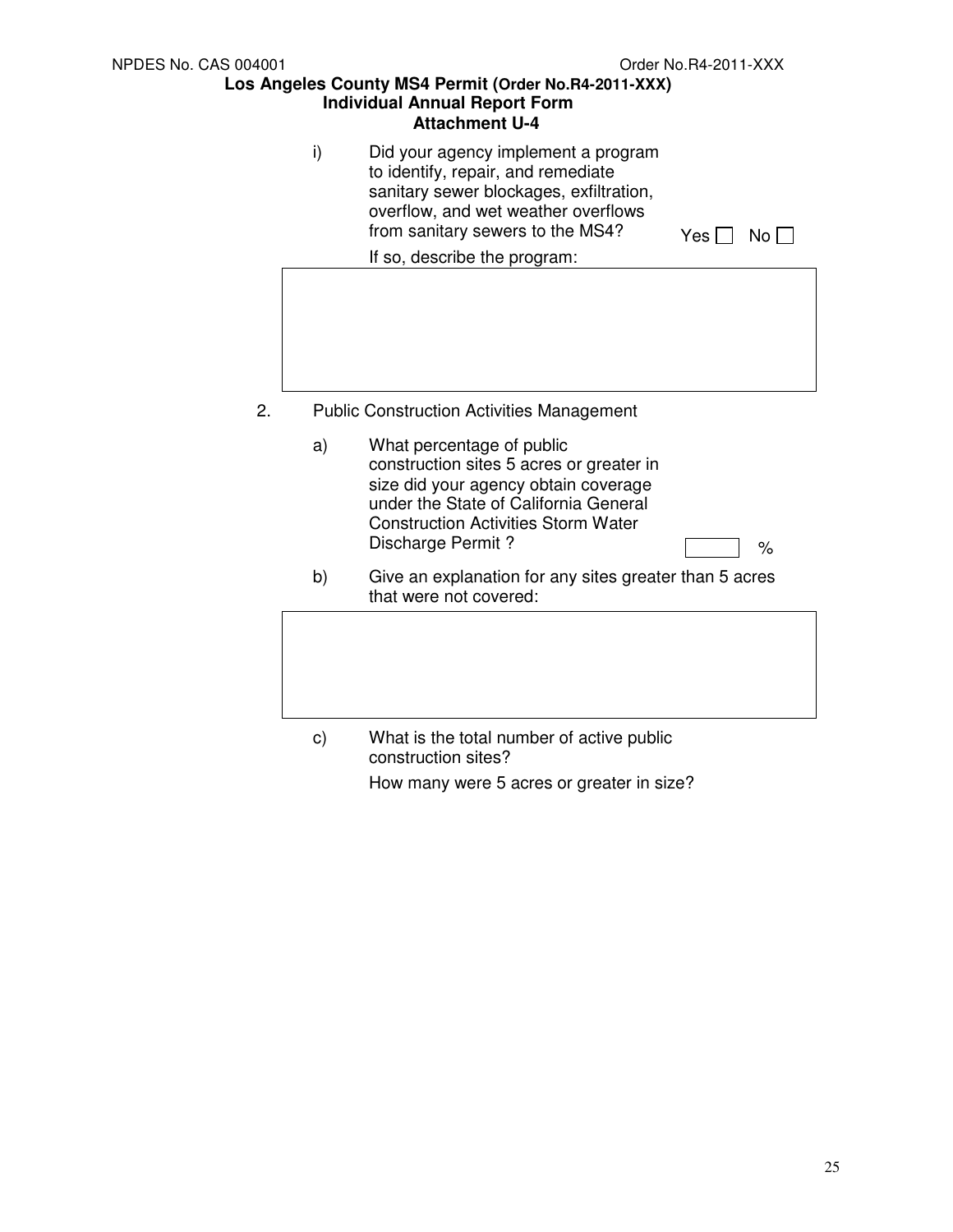|    |               | יונמטוווווסוונ ט                                                                                                                                                                                                                                               |
|----|---------------|----------------------------------------------------------------------------------------------------------------------------------------------------------------------------------------------------------------------------------------------------------------|
|    | d)            | (After March, 2003) Did your agency<br>obtain coverage under the State of<br><b>California General Construction</b><br>Activities Storm Water Discharge<br>Permit coverage for public<br>construction sites for sites one acre or<br>greater?<br>No l<br>Yes I |
| 3. |               | Vehicle Maintenance/Material Storage Facilities/Corporation<br><b>Yards Management</b>                                                                                                                                                                         |
|    | a)            | Did your agency implement pollution<br>prevention plans for each public<br>vehicle maintenance facility, material<br>storage facility, and corporation yard?<br>Yes  <br>No                                                                                    |
|    | b)            | Briefly describe how your agency implements the<br>following, and any additional, BMPs to minimize pollutant<br>discharges in storm water:                                                                                                                     |
|    |               | (1)<br>Good housekeeping practices                                                                                                                                                                                                                             |
|    |               | (2)<br>Material storage control                                                                                                                                                                                                                                |
|    |               | (3)<br>Vehicle leaks and spill control                                                                                                                                                                                                                         |
|    |               | (4)<br>Illicit discharge control                                                                                                                                                                                                                               |
|    |               |                                                                                                                                                                                                                                                                |
|    | $\mathsf{c})$ | Are all Permittee owned and/or<br>operated vehicle/equipment wash                                                                                                                                                                                              |

operated vehicle/equipment wash areas self-contained, covered, equipped with a clarifier, and properly connected to the sanitary sewer?  $Y_{\text{es}} \square \text{ No } \square$ If not, what is the status of implementing this requirement?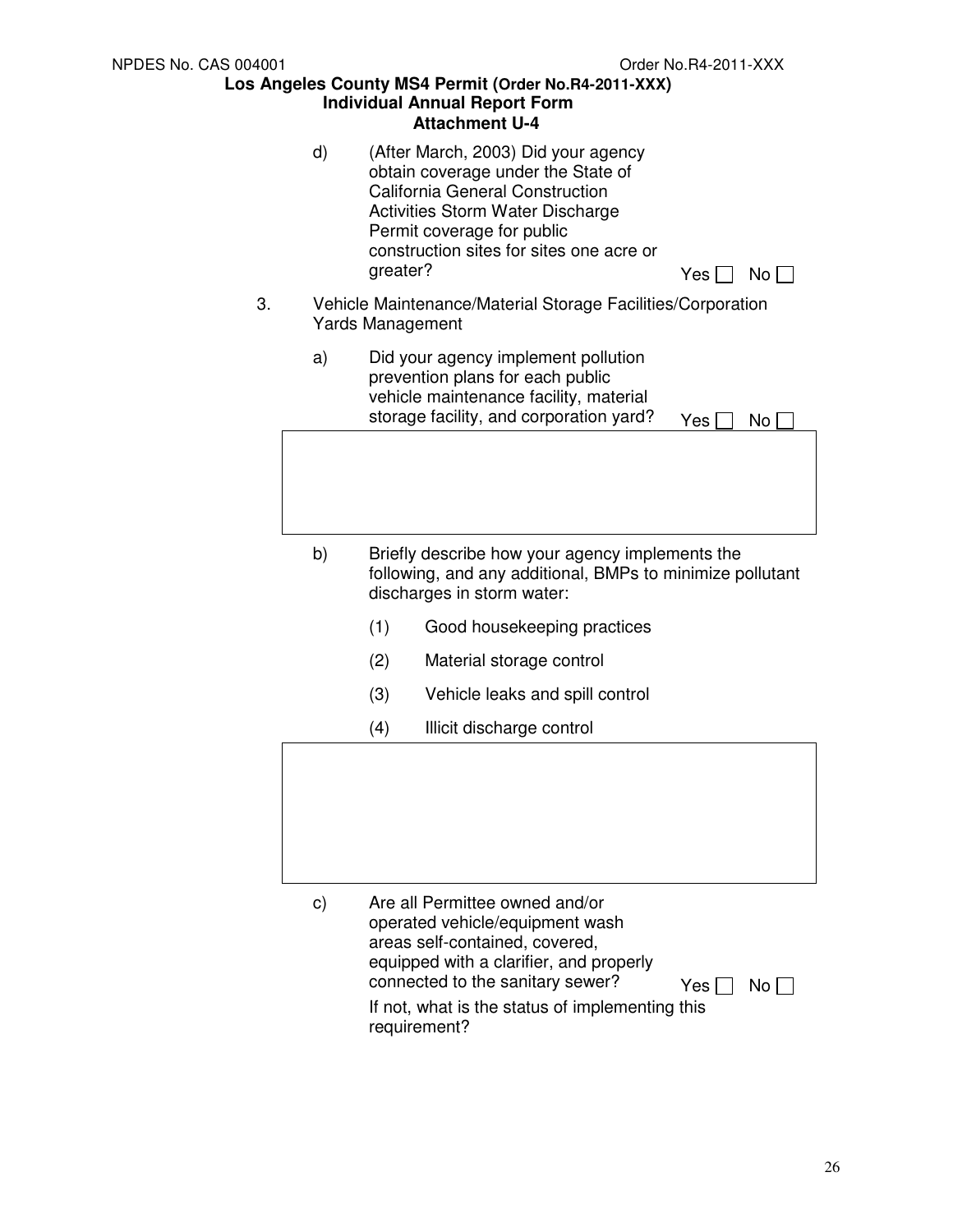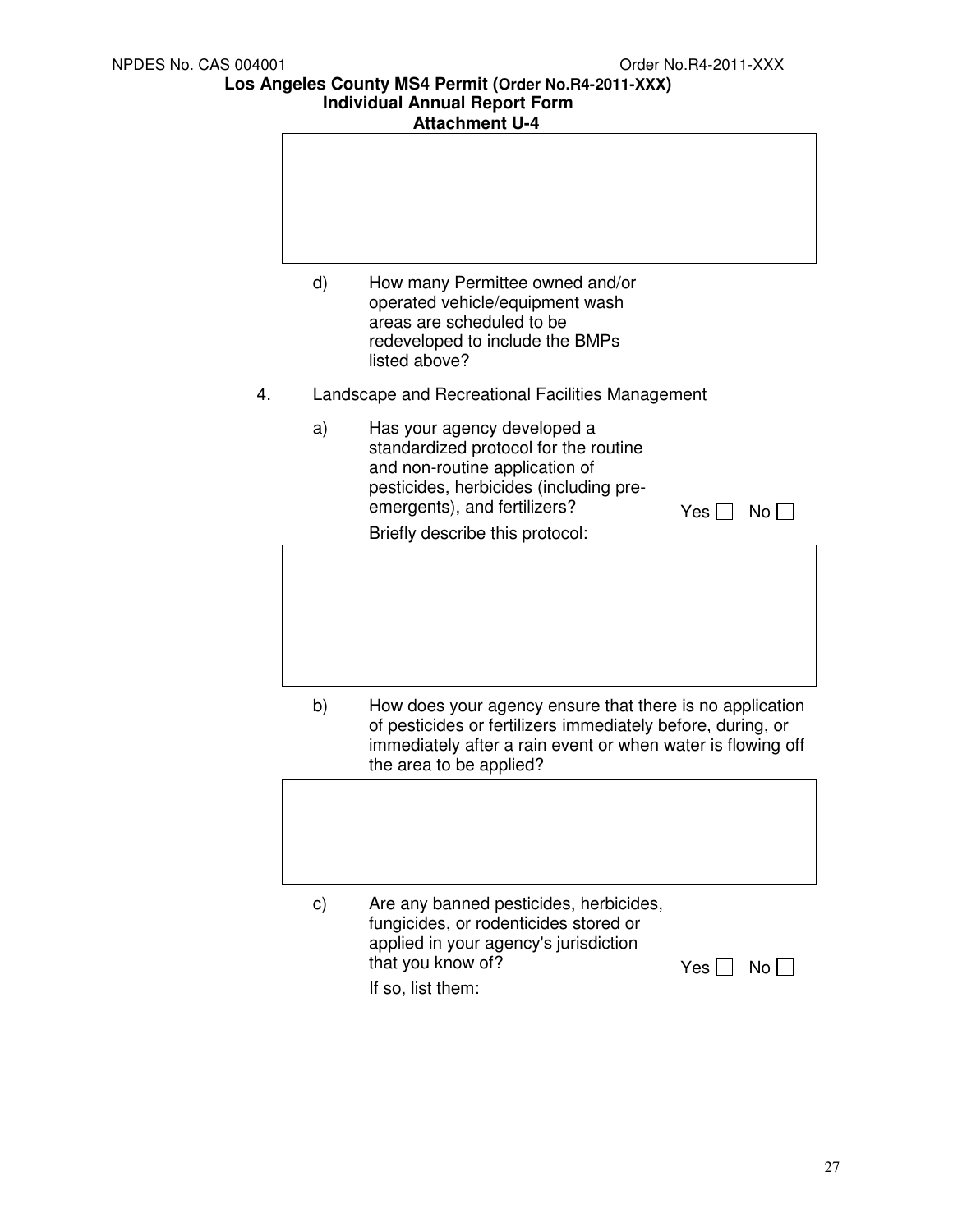| d) | What percentage of your agency's staff that<br>apply pesticides are certified by the<br>California Department of Food and<br>Agriculture, or are under the direct<br>supervision of a certified pesticide<br>applicator? |
|----|--------------------------------------------------------------------------------------------------------------------------------------------------------------------------------------------------------------------------|
| e) | Describe procedures your agency has implemented to<br>encourage retention and planting of native vegetation and<br>to reduce water, fertilizer, and pesticide needs:                                                     |
|    |                                                                                                                                                                                                                          |
|    |                                                                                                                                                                                                                          |
| 5. | Storm Drain Operation and Management                                                                                                                                                                                     |
| a) | Did your agency designate catch basin<br>inlets within its jurisdiction as Priority<br>A; Priority B; and Priority C?<br>Yes $ $<br>No                                                                                   |
| b) | How many of each designation exist in your jurisdiction?<br>Priority A:<br>Priority B:<br>Priority C:                                                                                                                    |
| C) | Is your city subject to a trash TMDL?<br>Yes  <br>No <sub>1</sub>                                                                                                                                                        |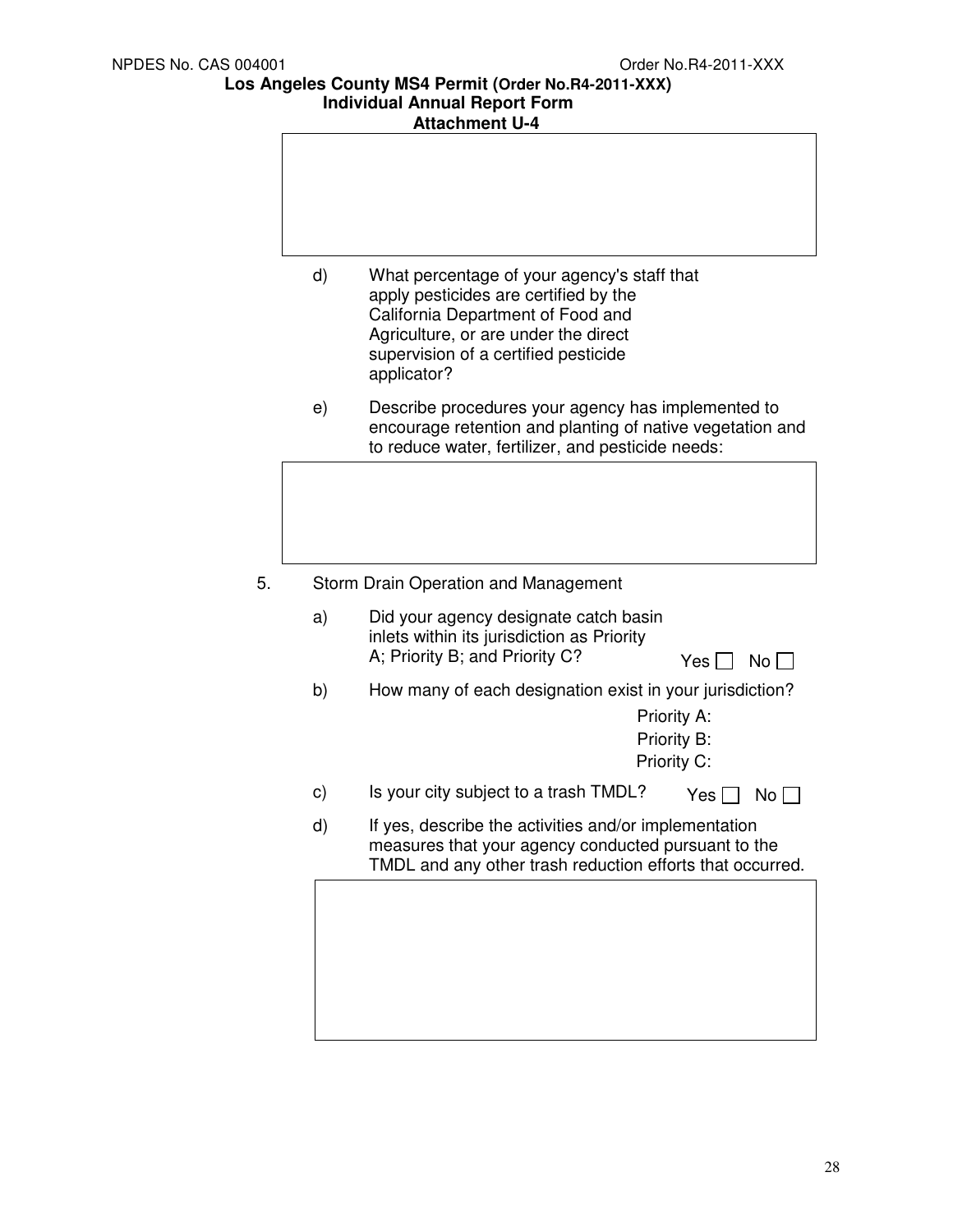- e) How many times were all Priority A basins cleaned last year?
- f) How many times were all Priority B basins cleaned last year?
- g) How many times were all Priority C basins cleaned last year?
- h) How much total waste was collected in tons from catch basin clean-outs last year?
- i) Attach a record of all catch basins in your jurisdiction. This shall identify each basin as City or County owned, and Priority A, B, or C. For all basins that are owned and operated by your agency, include dates that each was cleaned out over the past year.
- j) Did your agency place and maintain trash receptacles at all transit stops within its jurisdiction.  $\forall$ es  $\Box$  No  $\Box$
- k) How many new trash receptacles were installed last year?
- l) Did your agency place special conditions for events that generated substantial quantities of trash and litter including provisions that:

|    | (1) | Provide for the proper<br>management of trash and litter<br>generated from the event?                                        | Yes   | No I |
|----|-----|------------------------------------------------------------------------------------------------------------------------------|-------|------|
|    | (2) | Arrange for temporary screens<br>to be placed on catch basins?                                                               | Yes l | No L |
|    | (3) | Or for catch basins in that area<br>to be cleaned out subsequent<br>to the event and prior to any<br>rain?                   | Yes   | No.  |
| m) |     | Did your agency inspect the legibility<br>of the catch basin stencil or labels?<br>What percentage of stencils were legible? | Yes   |      |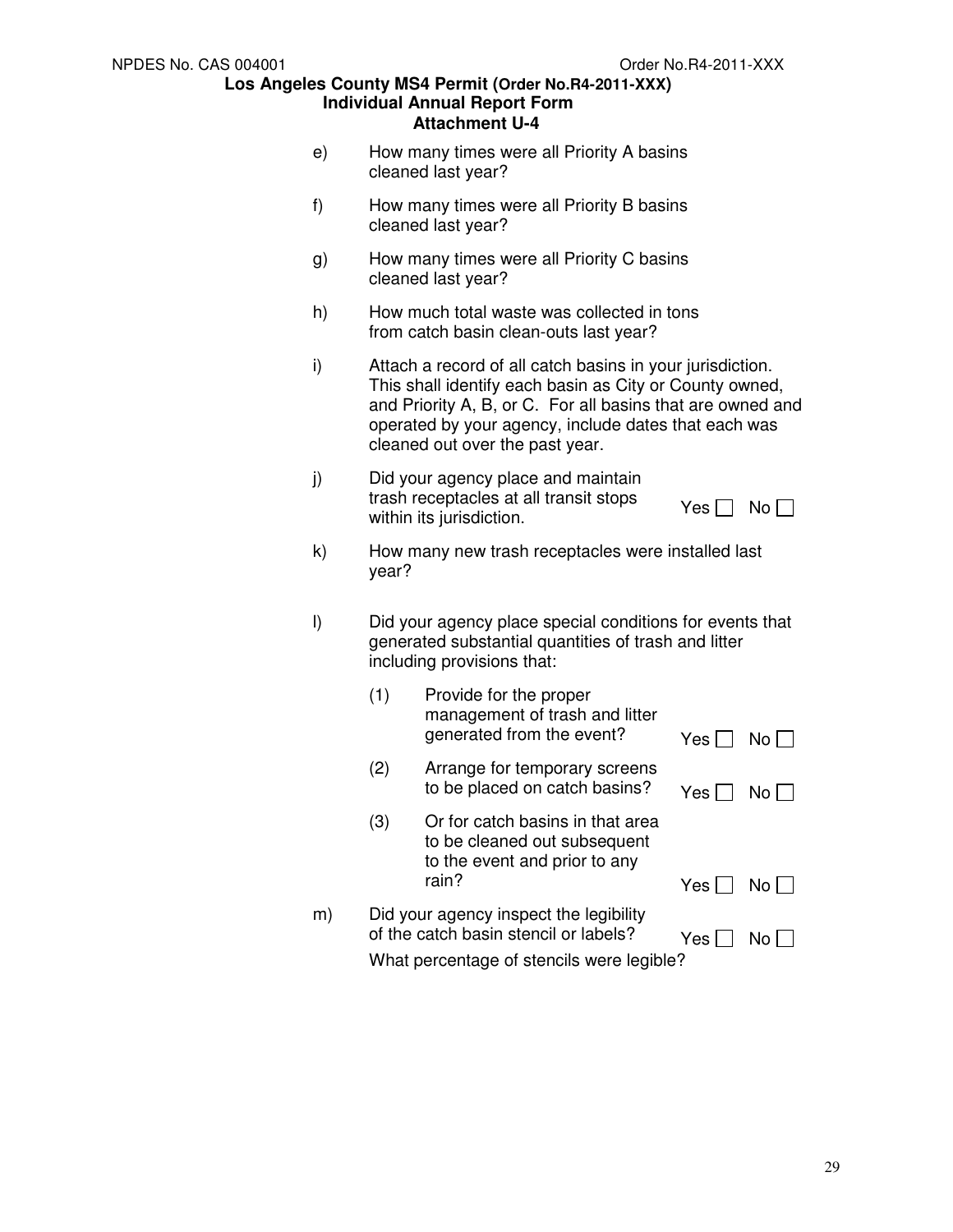|          | Auachment U-4                                                                                                                                                                                                                                                                  |                                |
|----------|--------------------------------------------------------------------------------------------------------------------------------------------------------------------------------------------------------------------------------------------------------------------------------|--------------------------------|
| n)       | Were illegible stencils recorded and<br>re-stenciled or re-labeled within 180<br>days of inspection?                                                                                                                                                                           | No $\Box$<br>$Yes \Box$        |
| $\circ)$ | Did your agency visually monitor<br>Permittee-owned open channel storm<br>drains and other drainage structures<br>for debris at least annually and identify<br>and prioritize problem areas of illicit<br>discharge for regular inspection?<br>Is the prioritization attached? | Yes l<br>No l<br>No l<br>Yes [ |
| p)       | Did your agency review its<br>maintenance activities to assure that<br>appropriate storm water BMPs are<br>being utilized to protect water quality?<br>What changes have been made?                                                                                            | Yes $\Box$<br>$No \Box$        |
|          |                                                                                                                                                                                                                                                                                |                                |
| q)       | Did your agency remove trash and<br>debris from open channel storm drains<br>a minimum of once per year before the<br>storm season?                                                                                                                                            | $No \Box$<br>Yes II            |
| r)       | How did your agency minimize the discharge of<br>contaminants during MS4 maintenance and clean outs?                                                                                                                                                                           |                                |
|          |                                                                                                                                                                                                                                                                                |                                |
| s)       | Where is removed material disposed of?                                                                                                                                                                                                                                         |                                |
|          |                                                                                                                                                                                                                                                                                |                                |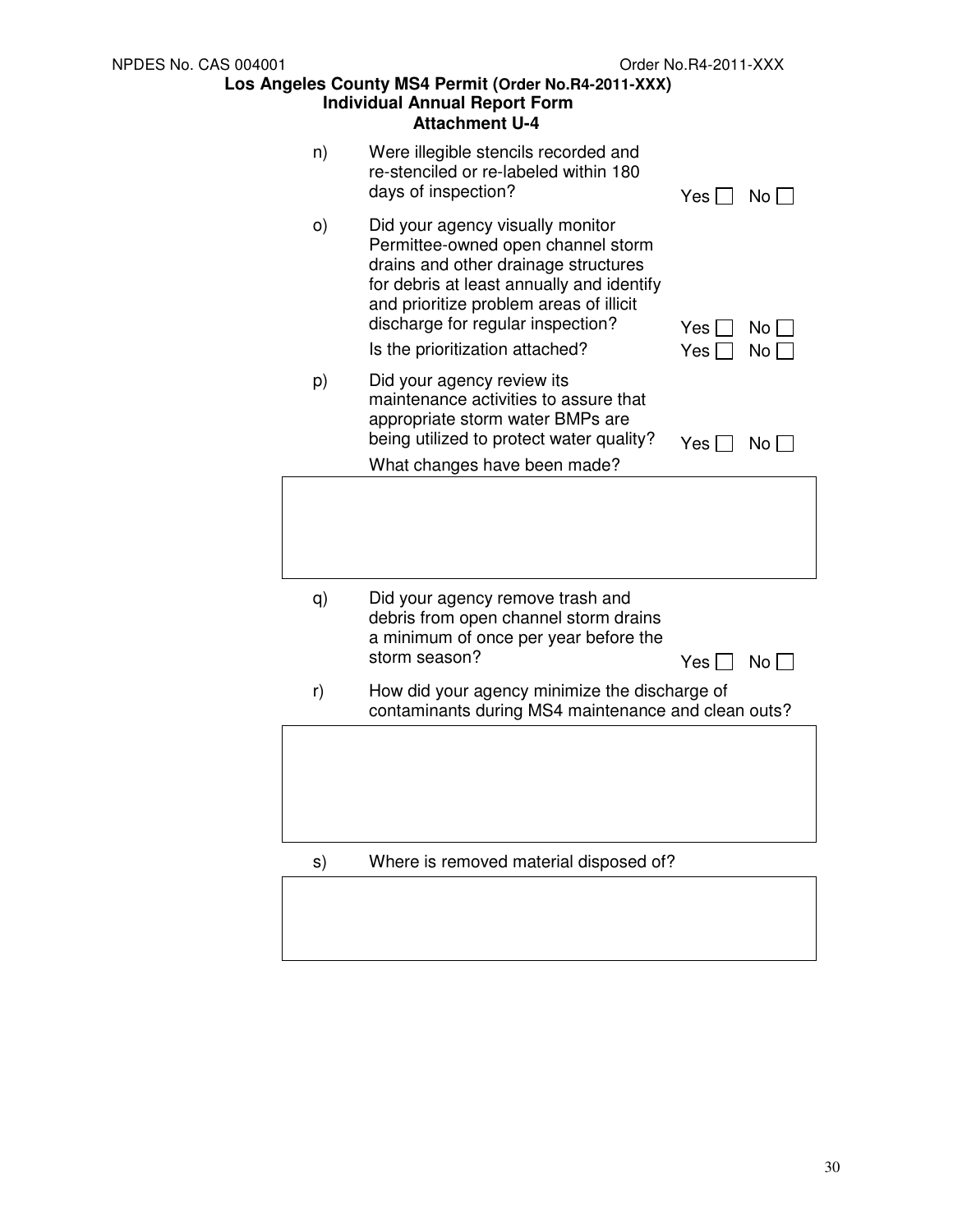- 6. Streets and Roads Maintenance
	- a) Did your agency designate streets and/or street segments within its jurisdiction as one of the following:

|                                                                                                                                | (1) | Priority $A$ – streets and/or<br>street segments that are<br>designated as consistently<br>generating the highest volumes<br>of trash and/or litter? | $Yes \Box$ | No <sub>1</sub> |
|--------------------------------------------------------------------------------------------------------------------------------|-----|------------------------------------------------------------------------------------------------------------------------------------------------------|------------|-----------------|
|                                                                                                                                | (2) | Priority B - streets and/or street<br>segments that are designated<br>as consistently generating<br>moderate volumes of trash<br>and/or litter?      | Yes II     | $No \Box$       |
|                                                                                                                                | (3) | Priority C – streets and/or<br>street segments that are<br>designated as generating low<br>volumes of trash and/or litter?                           | Yes $\Box$ | No <sub>1</sub> |
| b)<br>Did your agency perform all street sweeping in<br>compliance with the permit and according to the following<br>schedule: |     |                                                                                                                                                      |            |                 |
|                                                                                                                                | (1) | Priority A - These streets<br>and/or street segments shall be<br>swept at least two times per<br>month?                                              | Yes II     | No <sub>1</sub> |
|                                                                                                                                | (2) | Priority B - Each Permittee<br>shall ensure that each streets<br>and/or street segments is<br>cleaned at least once per<br>month?                    | Yes $\Box$ | No <sub>1</sub> |
|                                                                                                                                | (3) | Priority C - These streets<br>and/or street segments shall be<br>cleaned as necessary but in no<br>case less than once per year?                     | Yes        | No              |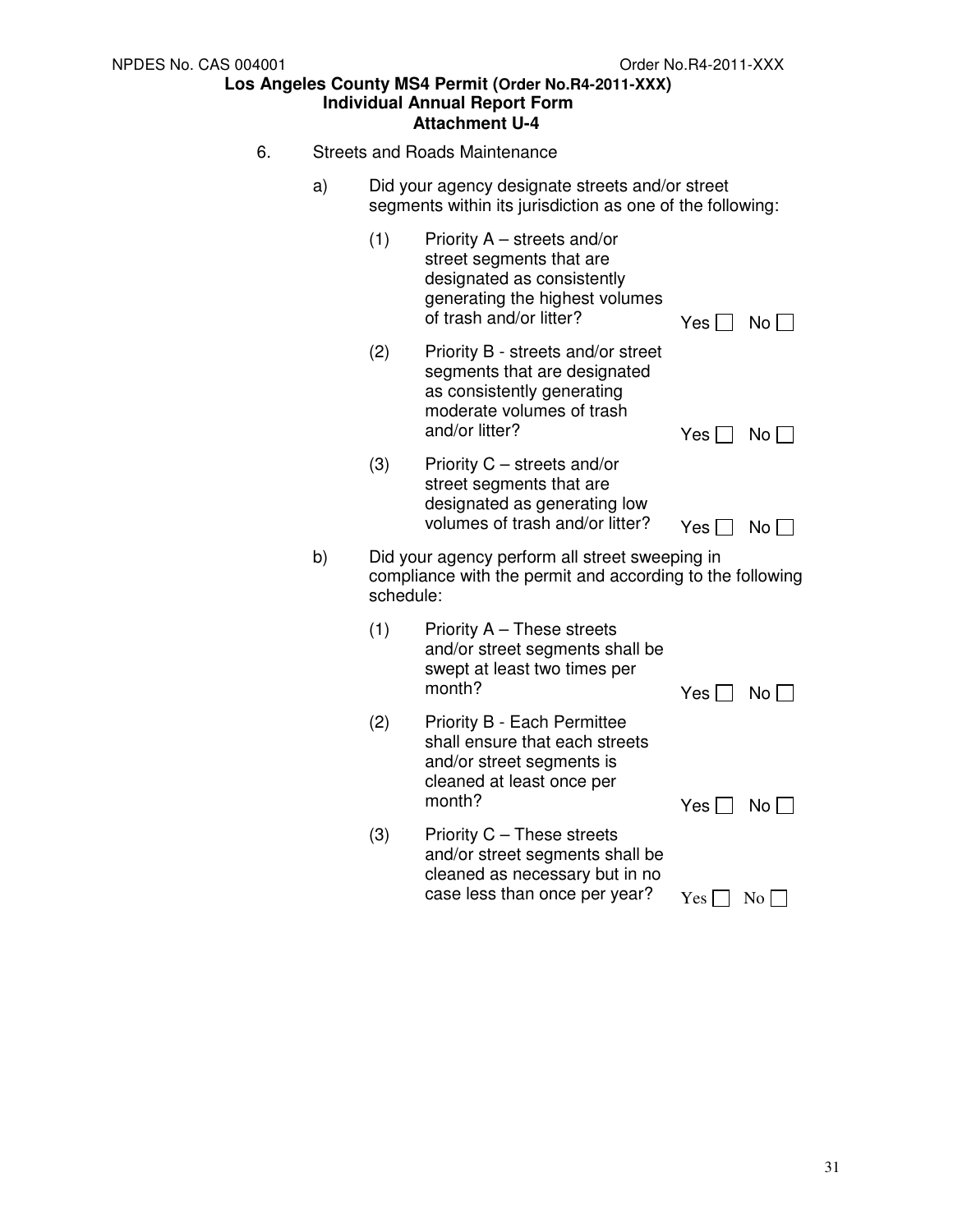|    |    |                                      | Allachment 0-4                                                                                                                                                                                                                                                 |            |                 |  |  |
|----|----|--------------------------------------|----------------------------------------------------------------------------------------------------------------------------------------------------------------------------------------------------------------------------------------------------------------|------------|-----------------|--|--|
|    | C) |                                      | Did your agency require that saw<br>cutting wastes be recovered and<br>disposed of properly and that in no<br>case shall waste be left on a roadway<br>or allowed to enter the storm drain?                                                                    | Yes        | No I            |  |  |
|    | d) | discharges?                          | Did your agency require that concrete<br>and other street and road<br>maintenance materials and wastes be<br>managed to prevent pollutant                                                                                                                      | Yes        | No <sub>1</sub> |  |  |
|    | e) |                                      | Did your agency require that the<br>washout of concrete trucks and chutes<br>only occur in designated areas and<br>never into storm drains, open ditches,<br>streets, or catch basins leading to the<br>storm drain system?                                    | Yes        | No              |  |  |
|    | f) | management program to:               | Did your agency train its employees in targeted positions<br>(whose interactions, jobs, and activities affect storm water<br>quality) regarding the requirements of the storm water                                                                            |            |                 |  |  |
|    |    | (1)                                  | Promote a clear understanding<br>of the potential for<br>maintenance activities to<br>pollute storm water? and                                                                                                                                                 | Yes        | No              |  |  |
|    |    | (2)                                  | Identify and select appropriate<br>BMP <sub>s</sub> ?                                                                                                                                                                                                          | Yes II     | No l            |  |  |
| 7. |    | <b>Parking Facilities Management</b> |                                                                                                                                                                                                                                                                |            |                 |  |  |
|    | a) |                                      | Did your agency ensure that<br>Permittee-owned parking lots be kept<br>clear of debris and excessive oil<br>buildup and cleaned no less than 2<br>times per month and/or inspected no<br>less than 2 times per month to<br>determine if cleaning is necessary. | Yes $\Box$ | No              |  |  |
|    | b) | How many?                            | Were any Permittee-owned parking<br>lots cleaned less than once a month?                                                                                                                                                                                       | Yes [      | No              |  |  |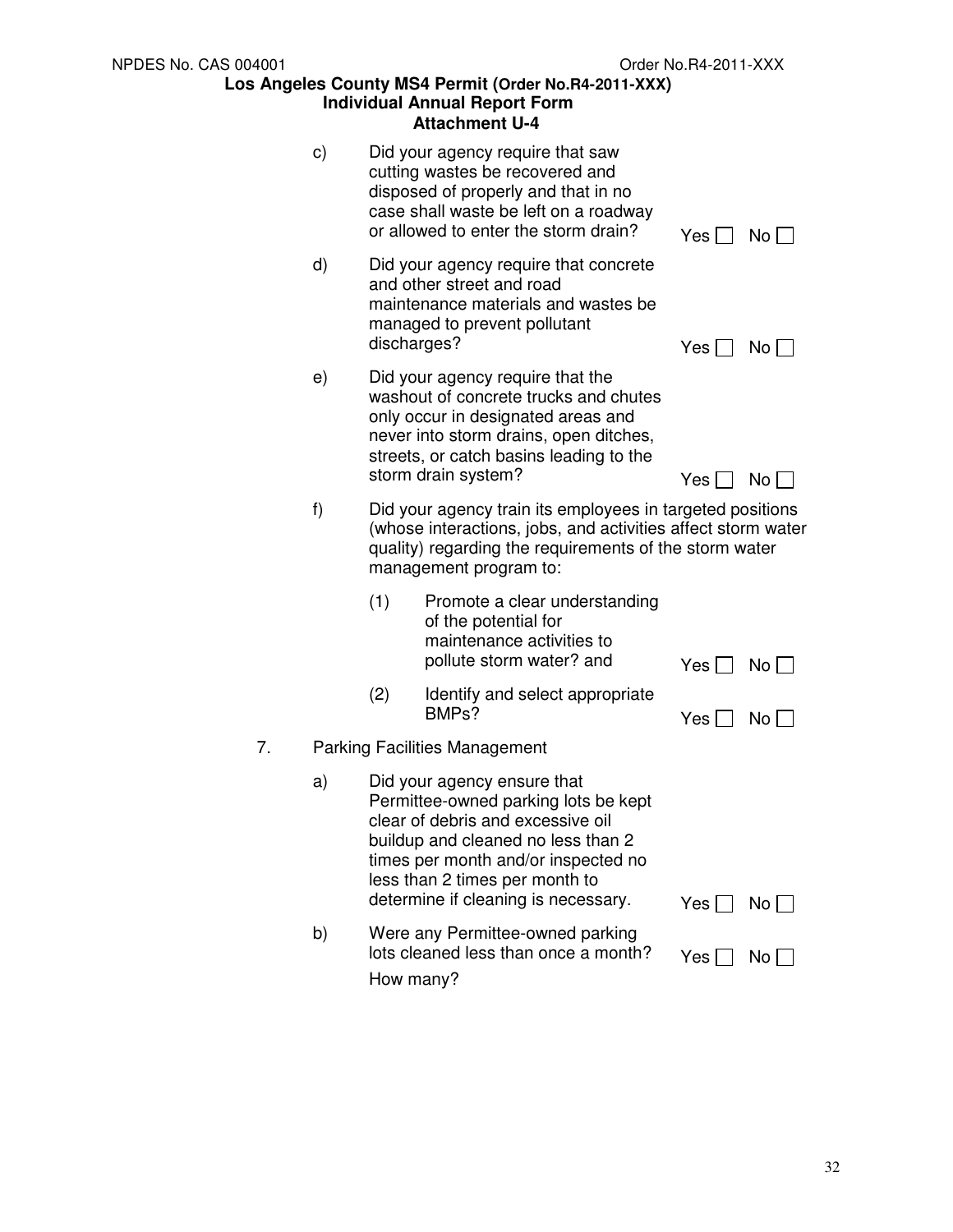8. Public Industrial Activities Management a) Did your agency, for all municipal activity considered an industrial activity under USEPA Phase I storm water regulations, obtain separate coverage under the State of California General Industrial Activities Storm Water Discharge Permit no later than December 31, 2001? Yes  $\Box$  No  $\Box$ b) Does your agency serve a population of less than 100,000 people?  $Y_{\text{es}} \square \square N_0 \square$ 9. Emergency Procedures a) In case of real emergencies, did your agency repair essential public services and infrastructure in a manner to minimize environmental damage?  $Y_{\text{es}} \cap N_0 \cap$ b) Were BMPs implemented to the extent that measures did not compromise public health and safety?  $Yes \bigcap No \bigcap$ 10. Feasibility Study a) Did your agency cooperate with the County Sanitation Districts of Los Angeles County to prepare a study which investigates the possible diversion of dry weather flows or the use of alternative treatment control<br>BMPs?  $Yes \Box No \Box$ b) Did your agency review its individual prioritized list and create a watershed based priority list of drains for potential diversion and submit a listing of priority diversions to the Regional Board Executive Officer?  $Yes \Box No \Box$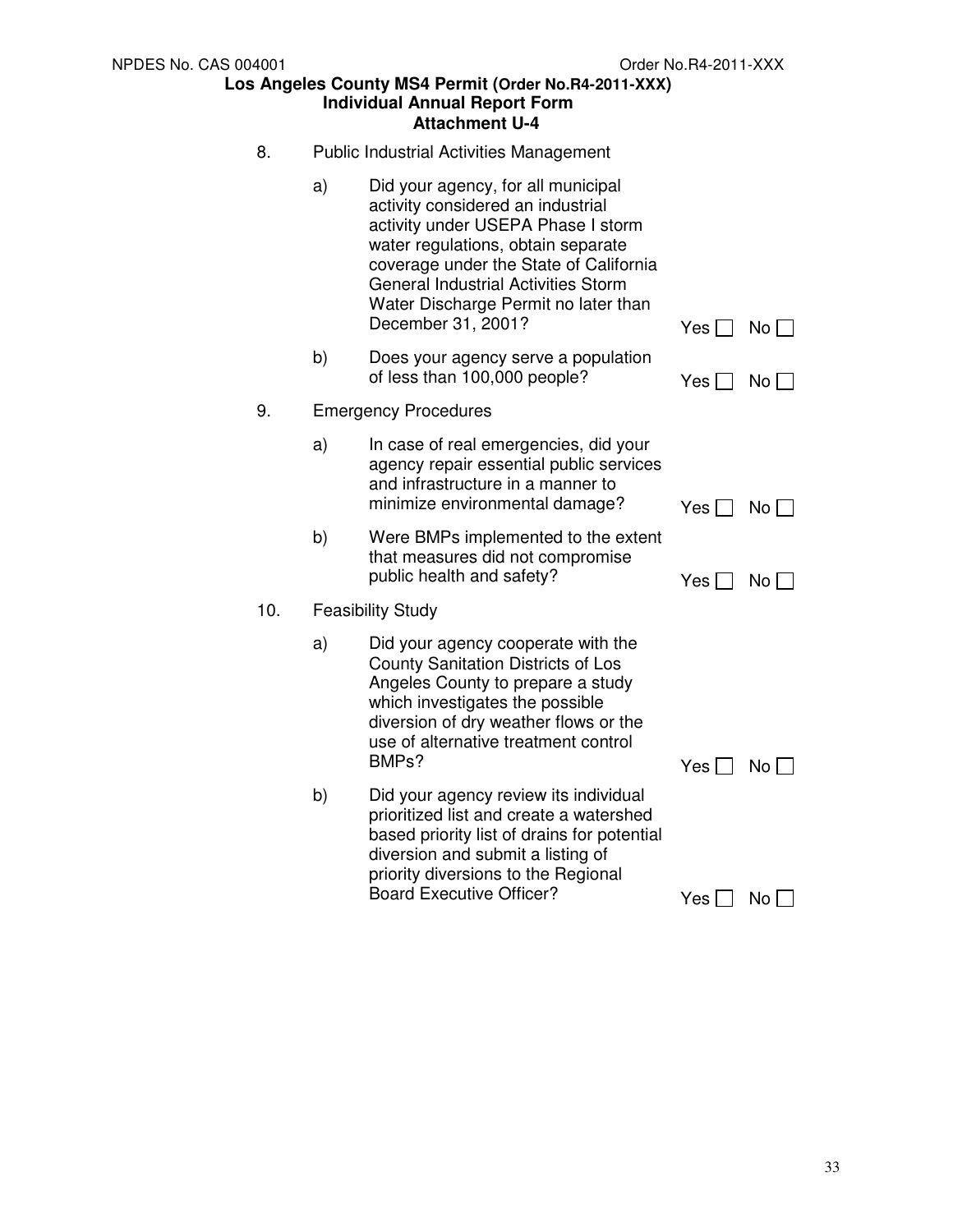- F. Illicit Connections and Illicit Discharges (IC/ID) Elimination Program (Part 4.G)
	- 1. Attach a copy of your agency's IC/ID Elimination Implementation Program (Part 4.G.1.a.).
	- 2. Attach a map of your storm drain system showing all permitted connections (if available), and the locations of all illicit connections and discharges that occurred last year (Part 4.G.1.b). If your agency has not completed this requirement, describe the status of the development of a baseline map, including an expected completion date.

3. Describe your enforcement procedures for eliminating illicit discharges and terminating illicit connections.

4. Describe your record keeping system to document all illicit connections and discharges.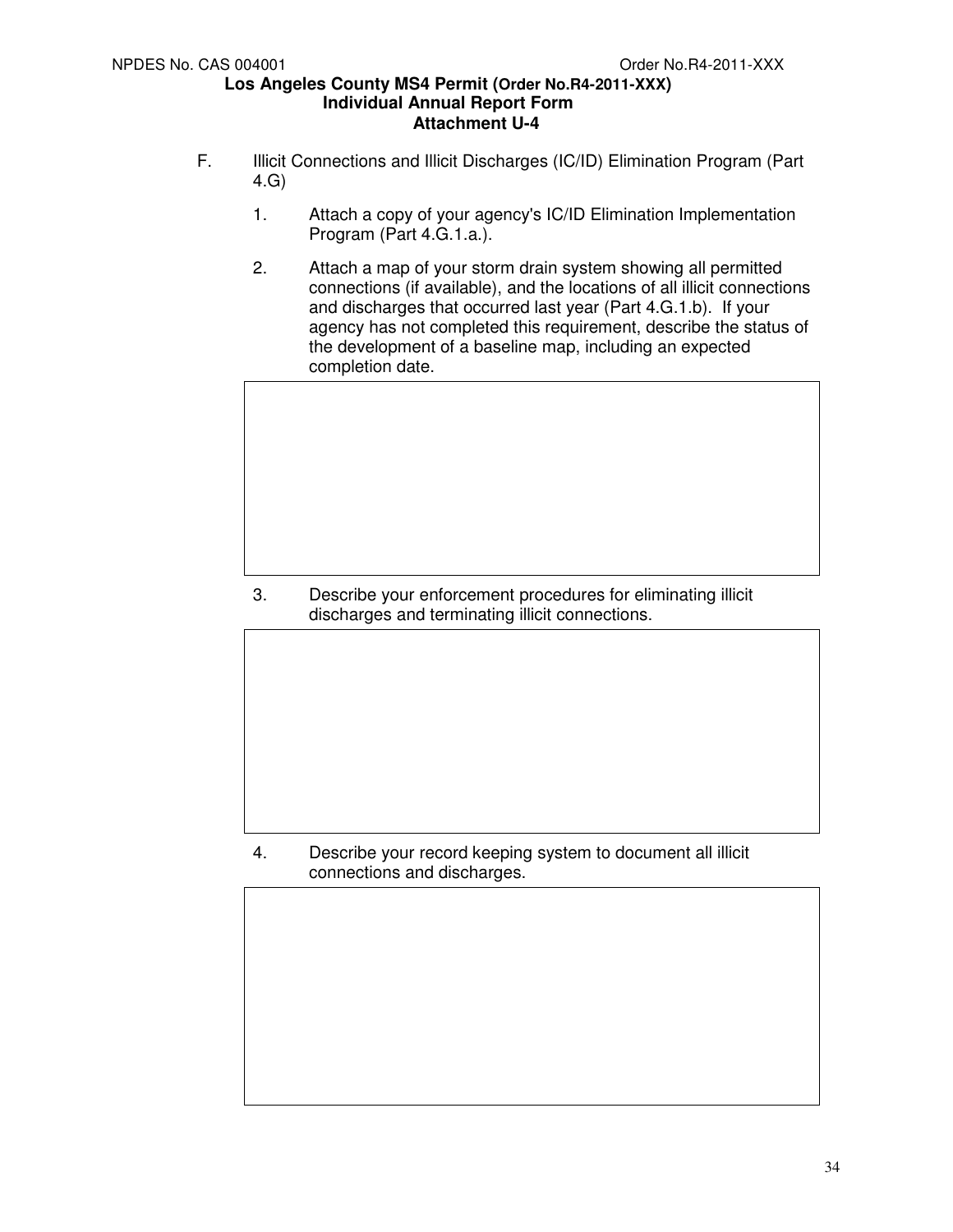- 5. What is the total length of open channel that your agency owns and operates?
- 6. What length was screened last year for illicit connections?
- 7. What is the total length of closed storm drain that your agency owns and operates?
- 8. What length was screened last year for illicit connections?
- 9. Describe the method used to screen your storm drains.



10. Provide the reporting data for illicit connections as suggested in the following table (you may submit a spreadsheet from your database that contains the information).

| Year  | Total #<br>reported/<br>identified | Total #<br>investigated | # that<br>conveyed<br>exempt<br>discharges<br>or NPDES<br>permitted | # that<br>conveyed<br>illicit<br>discharges<br>that were<br>terminated | # that<br>were<br>removed | # that<br>resulted in<br>enforcement<br>action | # that<br>resulted<br>in <i>other</i><br>actions |
|-------|------------------------------------|-------------------------|---------------------------------------------------------------------|------------------------------------------------------------------------|---------------------------|------------------------------------------------|--------------------------------------------------|
| 01/02 |                                    |                         |                                                                     |                                                                        |                           |                                                |                                                  |
| 02/03 |                                    |                         |                                                                     |                                                                        |                           |                                                |                                                  |
| 03/04 |                                    |                         |                                                                     |                                                                        |                           |                                                |                                                  |
| 04/05 |                                    |                         |                                                                     |                                                                        |                           |                                                |                                                  |
| 05/06 |                                    |                         |                                                                     |                                                                        |                           |                                                |                                                  |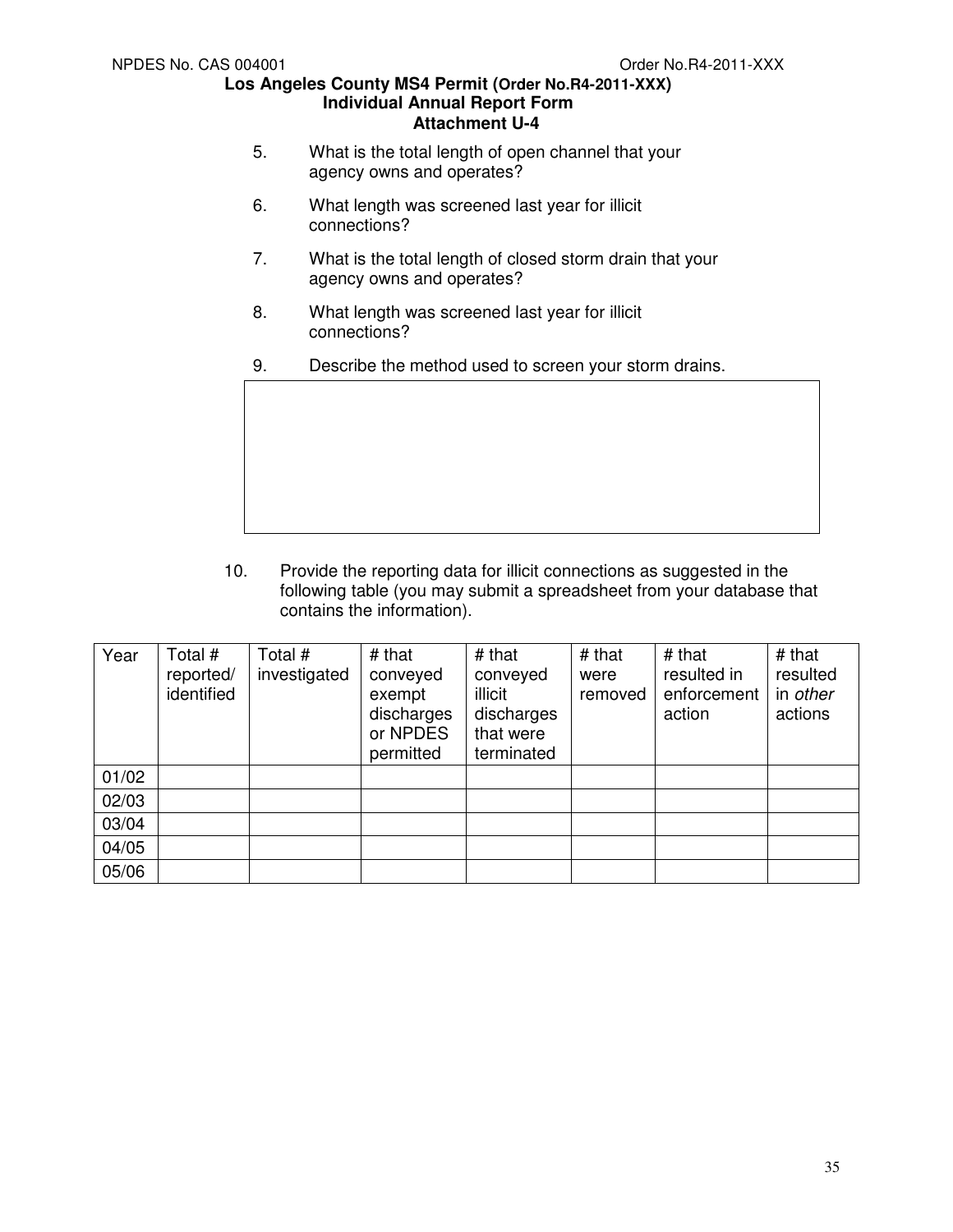11. Explain any other actions that occurred in the last year.

- 12. What is the average time it takes your agency to initiate an illicit connection investigation after it is reported?
	- a) Were all identified connections terminated within 180 days?  $\blacksquare$  No  $\blacksquare$

b) If not, explain why.

13. Provide the reporting data for illicit discharges as suggested in the following table (you may submit a spreadsheet from you database that contains this information).

| Year  | Total #  | Total # that           | # that           | # that    | # that were  | # that were | $#$ that    |
|-------|----------|------------------------|------------------|-----------|--------------|-------------|-------------|
|       | reported | were                   | were             | resulted  | determined   | exempt or   | resulted in |
|       |          | discontinue            | cleaned          | in no     | to be        | in          | enforcement |
|       |          | d/ cleaned             | up but the       | evidence  | conditionall | compliance  | action      |
|       |          | <b>up</b>              | source           | οf        | y exempt     | and the     |             |
|       |          | voluntarily            | could not        | discharge |              | source      |             |
|       |          | through<br>enforcement | be<br>identified |           |              | identified  |             |
|       |          | and the                |                  |           |              |             |             |
|       |          | source was             |                  |           |              |             |             |
|       |          | identified             |                  |           |              |             |             |
| 01/02 |          |                        |                  |           |              |             |             |
| 02/03 |          |                        |                  |           |              |             |             |
| 03/04 |          |                        |                  |           |              |             |             |
| 04/05 |          |                        |                  |           |              |             |             |
| 05/06 |          |                        |                  |           |              |             |             |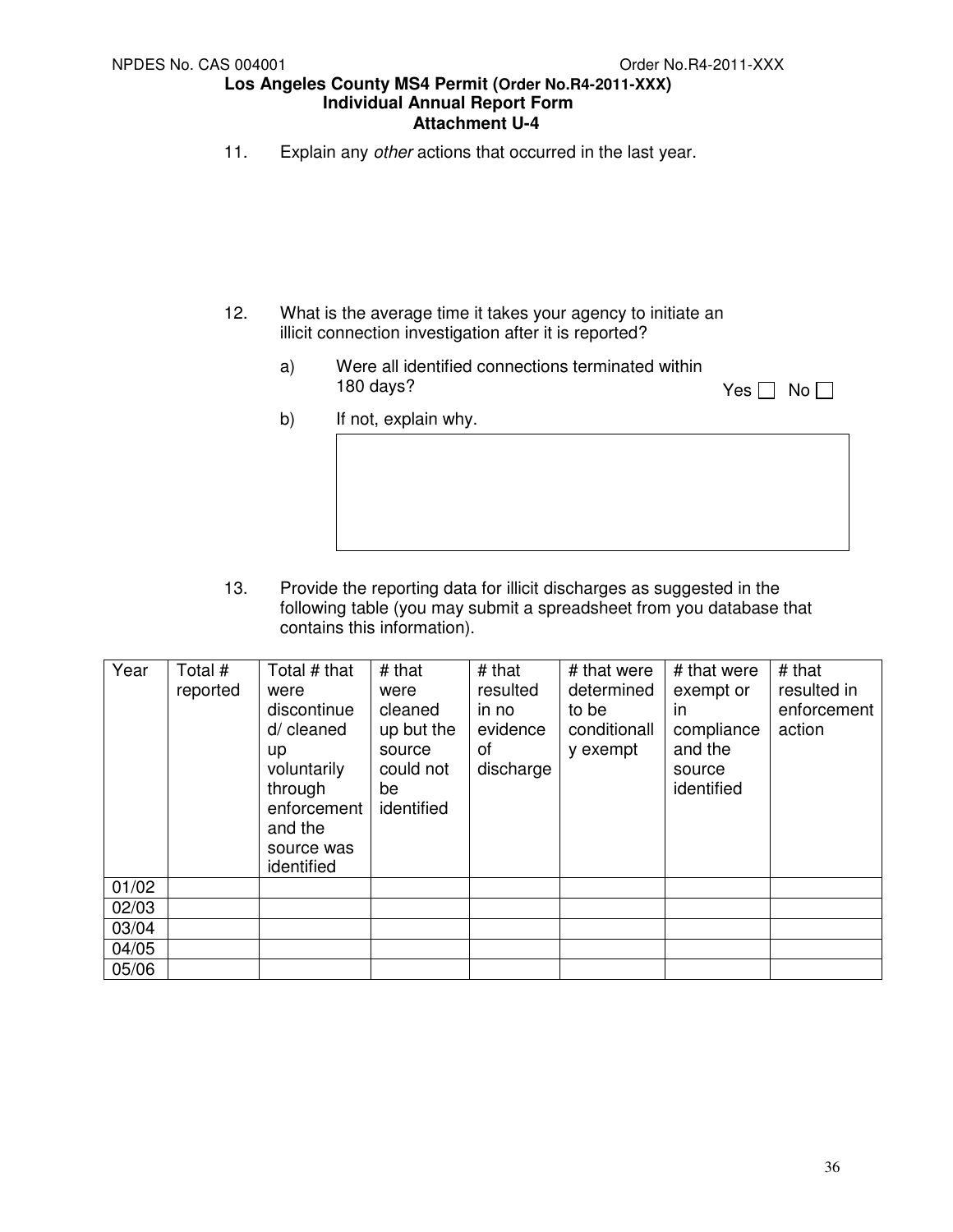- 14. What is the average response time after an illicit discharge is reported?
	- a) Did any response times exceed 72 hours?  $Yes \Box No \Box$ 
		-

b) If yes, explain why.

15. Describe the your agency's spill response procedures.

16. What would you do differently to improve your agency's IC/ID Elimination Program?

17. Attach a list of all permitted connections to your storm sewer system.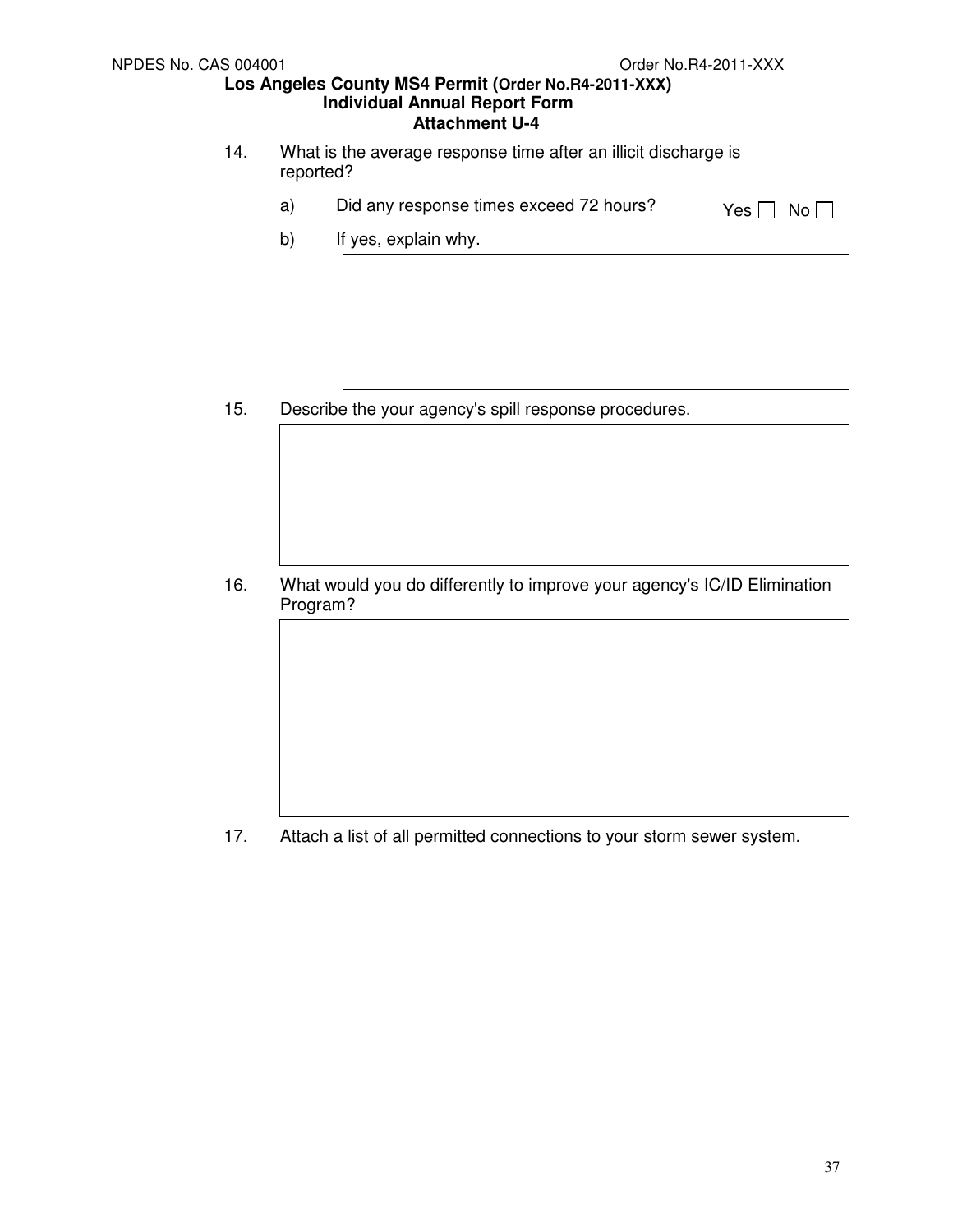### **V. Monitoring**

Briefly describe any storm water monitoring activities that are not required by Order No. R4-2011-XXX that your municipality conducted, participated in, or received funding to conduct in the past fiscal year. These activities should correspond with the dollar amount you listed in Table 2.

### **VI. Assessment of Program Effectiveness**

- A. Attach a summary of the effectiveness of your storm water management program. This summary should include, at a minimum, the following:
	- 1. An assessment of your agency's compliance with permit requirements, based on your responses to the questions in this form;
	- 2. Descriptions of any evaluation methods that your agency uses to determine the effectiveness of your storm water management program;
	- 3. A summary of the strengths and weaknesses of your agency's storm water management program;
	- 4. A list of specific program highlights and accomplishments;
	- 5. A description of water quality improvements or degradation in your watershed over the past fiscal year;
	- 6. Interagency coordination between cities to improve the storm water management program;
	- 7. Future plans to improve your agency's storm water management program; and
	- 8. Suggestions to improve the effectiveness of your program or the County model programs.
- B. On a scale of 1 to 10 (10 being full implementation of requirements by their deadlines), rate your municipality's level of compliance with Order No. R4-2011- XXX.
- C. List any suggestions your agency has for improving program reporting and assessment.